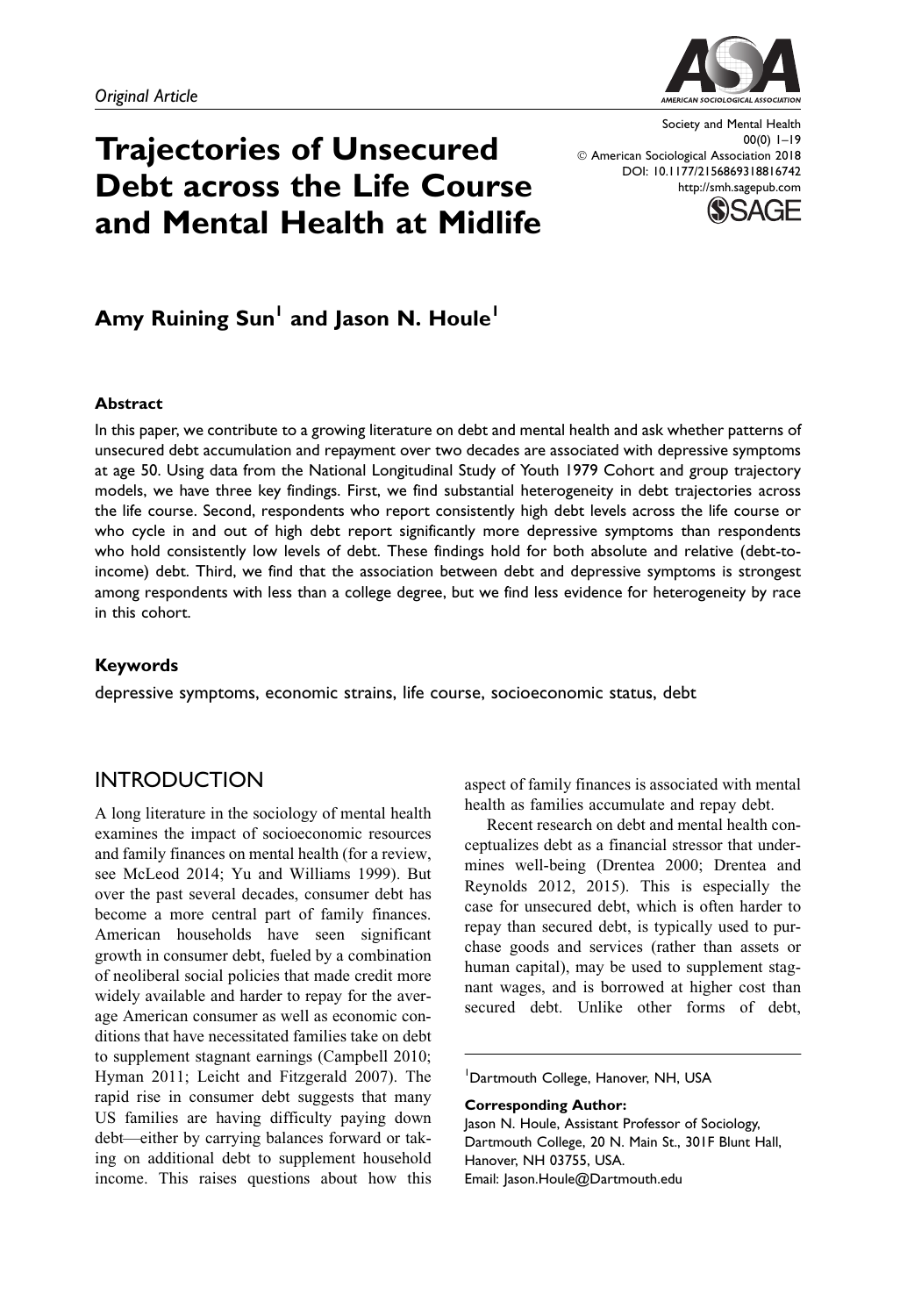unsecured debt is often accrued in response to major stressful life events and chronic strains, such as job loss, financial insecurity, or chronic illness (Babiarz, Widdows, and Yilmazer 2013; Houle and Berger 2017; Leicht and Fitzgerald 2007; Sullivan 2008; Sullivan, Warren, and Westbrook 2000). As such, unsecured debt can be both a primary and secondary stressor that undermines mental health (Pearlin 1989). However, most research has examined the relationship between debt and mental health at a single point in time or over a brief time horizon. Thus, studies miss long-term trajectories of debt accumulation and repayment that may be important for mental health. Current evidence on the link between debt and mental health has been mixed, with some studies finding that unsecured debt is associated with diminished mental health and well-being (Drentea 2000; Drentea and Reynolds 2012) and others suggesting that debt may have positive or no benefits for mental health when used to smooth consumption across the life course (Dwyer, McCloud, and Hodson 2011; Hodson, Dwyer, and Neilson 2014).

In this paper, we build on prior research on debt and mental health and ask three research questions. First, we ask to what extent there is variation in unsecured debt repayment and accumulation trajectories across two decades (1985–2008) among a cohort of adults who came of age during an era of financial deregulation and increased access to credit. Here we examine both absolute debt and relative (debt-to-income [DTI]) debt levels. Second, we ask whether trajectories of debt accumulation and repayment are associated with mental health at midlife. Third, drawing from recent literature on rising debt and inequality by race and socioeconomic status (SES), we test for heterogeneity in the association between debt and depressive symptoms by educational attainment and race.

## LITERATURE REVIEW

Research on the social determinants of mental health has long recognized that socioeconomic and financial resources are key predictors of psychological distress and well-being (Link and Phelan 1995; Pearlin 1989; Turner and Lloyd 1999). Much of this research does not, however, recognize that debt and access to credit has become an increasingly important part of family finances.

Indeed, Drentea (2000) argues that in the twentyfirst century, debt is a unique and independent component of socioeconomic status that has ramifications for mental health.

American households carry two broad types of debt: collateralized debt and noncollateralized debt. Noncollateralized or unsecured debt is thought to be particularly problematic for mental health because it is not tied to an asset and is typically borrowed at high cost to purchase goods and supplement wages. Over the past several decades, unsecured or noncollateralized debt has become more profitable for banks and in turn more readily available for US households. Compounded by the deregulatory policies of the 1970s and 1980s—such as the rise of interstate lending, which relaxed interest rate caps—the profitability of lending encouraged banks to aggressively market increasingly complex high-interest revolving credit instruments to US households. At the same time, stagnating wages, rising costs of basic consumer goods and health care, and a flagging social safety net increased the need for unsecured debt (Campbell 2010; Leicht and Fitzgerald 2007; Prasad 2012). As a result of these policies and structural conditions, debt became a more prominent part of the household balance sheet and more difficult for the average family to repay as household debt increased from under 90 percent of disposable income in 1986 to 140 percent by 2007 (Campbell 2010). From 1989 to 1994, average household noncollateralized debt rose from \$3,653 to \$6,339 per family (Lupton and Stafford 2000) and peaked at \$8,500 in 2008 (Foust and Pressman 2008). Rising unsecured debt is both a cause and consequence of financial strain on US households and is associated with a host of negative financial outcomes, including bankruptcy (Godwin 1996).

The rise of unsecured debt and the stress of repaying debt raises questions about the impact of debt on mental health. Drawing from the stress paradigm (Pearlin 1989; Pearlin et al. 2005;Turner and Lloyd 1999), scholars have conceptualized unsecured debt as a stressor that undermines mental health (Drentea 2000; Drentea and Reynolds 2015; Zurlo, Yoon, and Kim 2014). Unlike secured debt (e.g., mortgage debt), unsecured debt is thought to be more financially stressful because it is harder to repay, does not help households build assets or human capital, and is often used to supplement household income. Supporting this notion, Berger, Collins, and Cuesta (2016)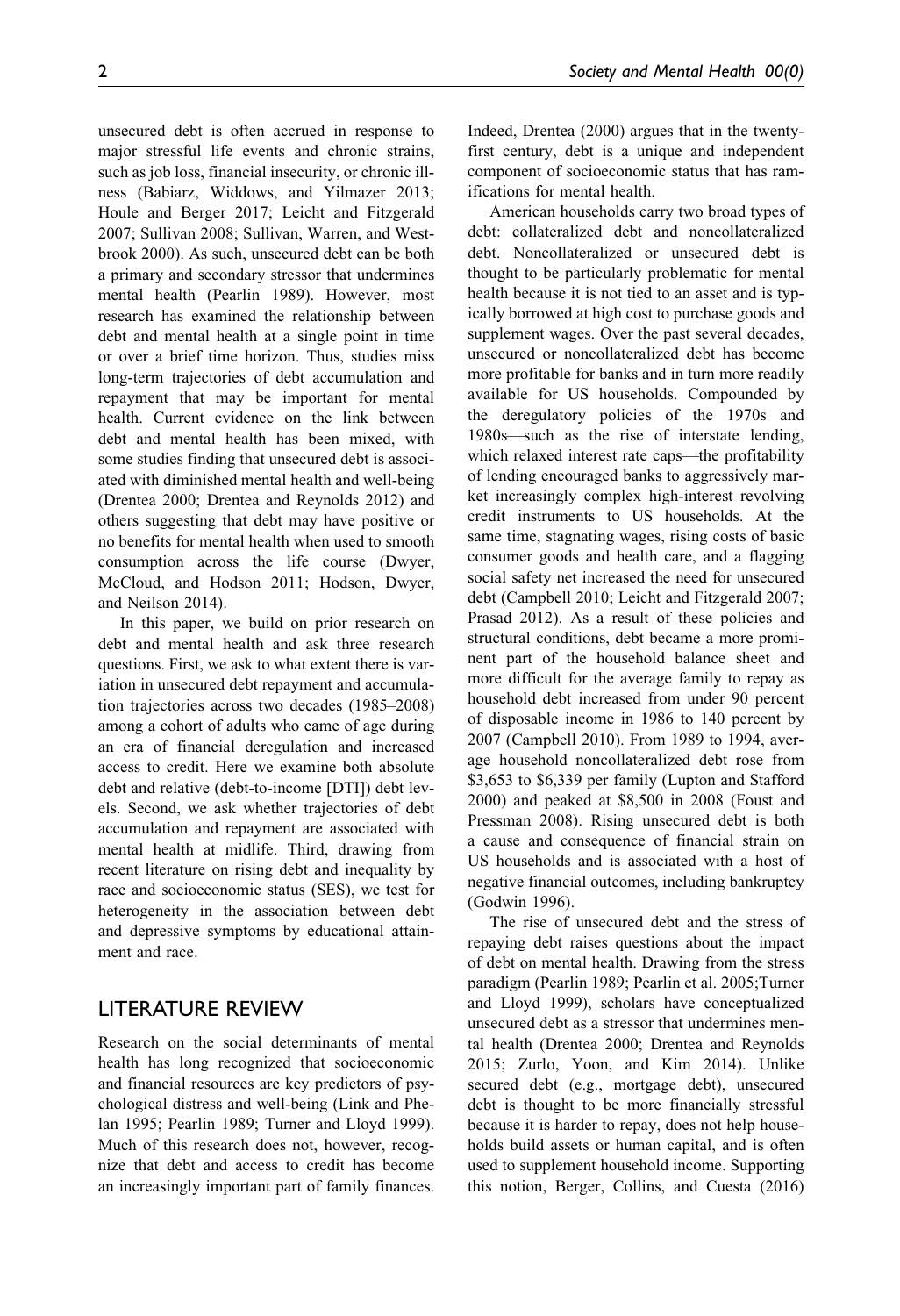find that unsecured debt—but not secured debt—is positively associated with depressive symptoms at midlife. This pattern also holds for children's well-being (Berger and Houle 2016). Using data from a sample of Miami-Dade County residents, Drentea and Reynolds (2015) further argue that debt is a unique "direct" money-related stressor that is independent of coping resources, social status, and other financial stressors. In another study, Drentea and Reynolds (2012) find that the association between debt and mental health is explained by the stress of paying off debt. Other research finds support for this notion, showing, to varying degrees, that unsecured debtor status, debt amounts, and DTI ratios are positively associated with depressive symptoms and that this association is robust to confounding factors (Berger et al. 2016; Bridges and Disney 2010; Gathergood 2012; Reading and Reynolds 2001; Sweet et al. 2013; Zurlo et al. 2014). A meta-analysis by Richardson, Elliott, and Roberts (2013) found that the association between unsecured debt and well-being is stronger for mental health than it is for physical health and strongest for depression. Taken together, this work suggests that debtors report greater symptoms of depression, anxiety, and anger in large part because of the financial strain and worry surrounding debt repayment (Drentea and Reynolds 2012; Zurlo et al. 2014). From a stress process perspective, debt may be both a primary stressor that undermines mental health and a secondary stressor (Pearlin 1989) that is the result of chronic financial strains and stressful life events, such as job loss and health shocks (Babiarz et al. 2013). Other research, however, suggests a more complex relationship between debt and mental health.

While a growing literature shows that debt undermines mental health, some studies highlight the positive impacts of debt on mental health. The importance of debt in achieving key milestones in life and debt's ability to smooth consumption across the life course suggests that there may be positive effects on well-being (Babiarz et al. 2013; Hodson et al. 2014; Sullivan 2008). Dwyer and colleagues (2011) find that young borrowers experience debt as empowering as they use debt to prepare themselves for the future. Furthermore, young people are more likely to perceive debt as an investment rather than as a burden when they transition into adulthood. In turn, Dwyer et al. (2011) and Hodson et al. (2014) argue that debt is a double-edged sword—it provides

resources that may improve mental health, but eventually debt must be repaid and thus may eventually undermine mental health. In other words, prior research may show contradictory findings because debt can provide access to resources that ameliorate distress but also creates stress as families struggle to repay that debt.

# Debt Accumulation, Repayment, and Mental Health: The Importance of Debt Trajectories over Time

Previous research on debt and well-being tends to measure debt at a single point in time (Dew 2007; Drentea 2000; Drentea and Lavrakas 2000; Drentea and Reynolds 2012; Dwyer et al. 2011; Kalousova and Burgard 2013) or uses longitudinal data over a short time period (Berger et al. 2016; Dew 2008; Dwyer et al. 2016; Hodson et al. 2014). In a review of the literature, Richardson and colleagues (2013) note that the lack of longitudinal data on debt amounts and mental health is a major limitation of current research. A key shortcoming to this approach is that it conflates the short- and long-term consequences of debt, whereby accumulating debt in the short term may be beneficial or nonconsequential for mental health but repayment may be linked with diminished mental health. For example, a respondent with "high" debt at a single point in time may have taken out debt recently and will have little trouble repaying it, while another may have had chronically high debt that he or she has been struggling to repay for several years. Current research on debt and mental health suggests that repayment stress is a key mechanism linking debt and mental health, yet processes of accumulation and repayment—or trajectories of debt over time have not been measured in prior research.

Research on debt accumulation and repayment suggests variation in trajectories of indebtedness over time that may have implications for wellbeing. The life cycle savings model (Modigliani 1966) assumes that the modal individual accumulates debt, including unsecured debt (Yilmazer and DeVaney 2005), in young adulthood to smooth consumption and facilitate early life transitions and pays down that debt—and accumulates assets—as he or she ages. However, there are very few tests of this assumption, and recent evidence suggests that this may not be the modal unsecured debt pathway in the United States in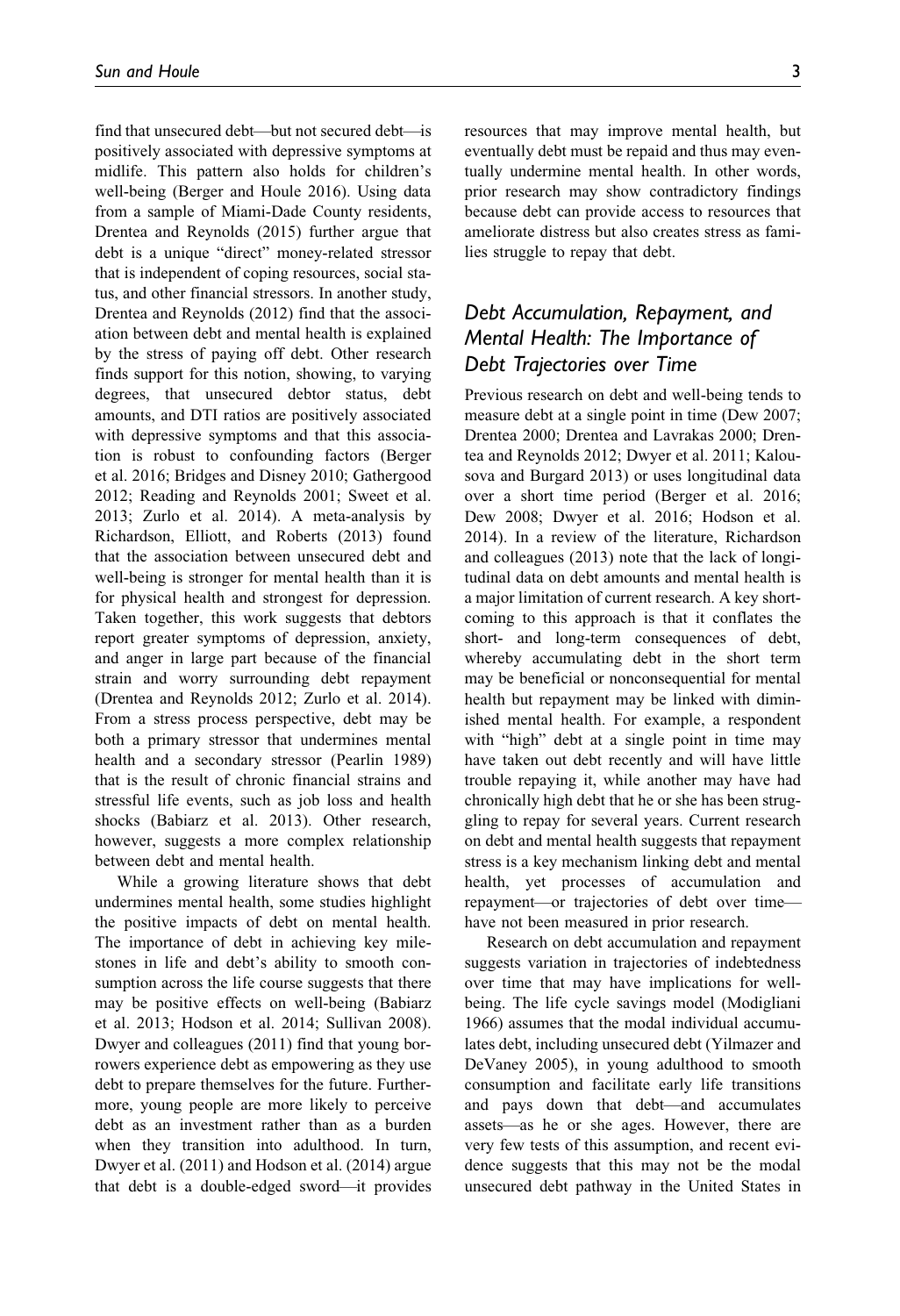an era of credit expansion (Tippett 2010). Debt researchers have long noted that "debt traps" whereby individuals cycle in and out of debt or fail to pay off debts over time—are common among socioeconomically disadvantaged groups (Bird, Hagstrom, and Wild 1999; Sullivan et al. 2000; Tach and Greene 2014). Moreover, Tippett (2010) challenges the life cycle savings model and finds substantial heterogeneity in the percentage of individuals carrying any unsecured debt across the life course. High and rising levels of unsecured debt and default among older adults nearing retirement (Mann 2011) also cast doubt on the life cycle savings model as it applies to unsecured debt and suggests heterogeneity in accumulation and repayment of debt across the life course. From a life course perspective, departing from normative debt accumulation and repayment trajectories may adversely affect mental well-being because it interferes with life achievement and hinders age-appropriate status attainment (Pearlin et al. 2005). Therefore, carrying high debt burdens across the life course or cycling in and out of high debt levels may have deleterious consequences for mental health.

Also important to consider are relative debt measures or debt relative to economic resources. Absolute measures of debt focus on the total amount of debt owed. Relative measures operationalize debt as a proportion of one's economic resources—such as a DTI ratio. This distinction is important because socially advantaged households tend to carry higher absolute levels of debt than disadvantaged households, but the amount of debt constitutes a smaller proportion of household income in advantaged households than it does in disadvantaged households (Bird et al. 1999; Johnson and Li 2010). Moreover, high DTI ratios are a stronger indicator of ability to repay debt than absolute debt. If debt invokes stress due to worries about repayment, it is possible that relative debt will be more strongly associated with mental health than absolute debt levels.

# A Resource for Some, a Liability for Others? Heterogeneity by Race and SES

Access to credit for socioeconomically disadvantaged groups and people of color has increased over the past several decades, providing these groups with the ability to borrow money in formal credit markets to which they were historically denied access (Bird et al. 1999; Hyman 2011; Seamster and Charron-Chénier 2017). For example, while white households are more likely to have credit cards than minority households, from 1989 to 2004, the percentage of African American households holding debt increased by 21 percent (Garcia 2007). This is also true of socioeconomically disadvantaged households (Bird et al. 1999; Garcia 2007).

Debt scholars have long argued that the social meaning and burden of debt may vary by race and socioeconomic status, and in turn, debt may be more distressing for people of color and those with low socioeconomic status than their more socially advantaged counterparts (Berger and Houle 2016; Hodson et al. 2014; Houle 2014b; Tach and Greene 2014; Walsemann, Ailshire, and Gee 2016).This implies that even when disadvantaged groups have similar levels of debt as their more advantaged counterparts, that debt is more stressful and distressing for disadvantaged groups. Why might this be?

First, while access to credit has increased for disadvantaged groups, this access has come at a cost and on unequal terms. That is, socioeconomically disadvantaged populations and populations of color are disproportionately likely to have access only to high-cost (subprime) credit instruments—such as payday and title loans that feature high interest rates and fees and are therefore more difficult to pay off (Seamster and Charron-Chénier 2017; Williams, Nesiba, and McConnell 2005). Put differently, historically disadvantaged groups by race and SES have struggled to gain fair access to credit, but in an era of credit expansion, these groups now struggle to gain access to fair credit (Williams et al. 2005).

Second, in addition to the high cost of credit, the need for credit is high among disadvantaged households to meet basic expenses. Most disadvantaged households lack the financial resources to maintain household functioning in the wake of an income shock (McKernan and Ratcliffe 2008), and having insufficient funds to meet basic needs encourages borrowing, even at high cost (Shah, Mullainathan, and Shafir 2012). Disadvantaged households also frequently lack insurance against adverse events and thus borrow, often using a high cost mechanism, in response (Barr 2012; Sullivan 2008). For example, Houle and Berger (2017) find that disadvantaged households are more likely to have a child with a disability,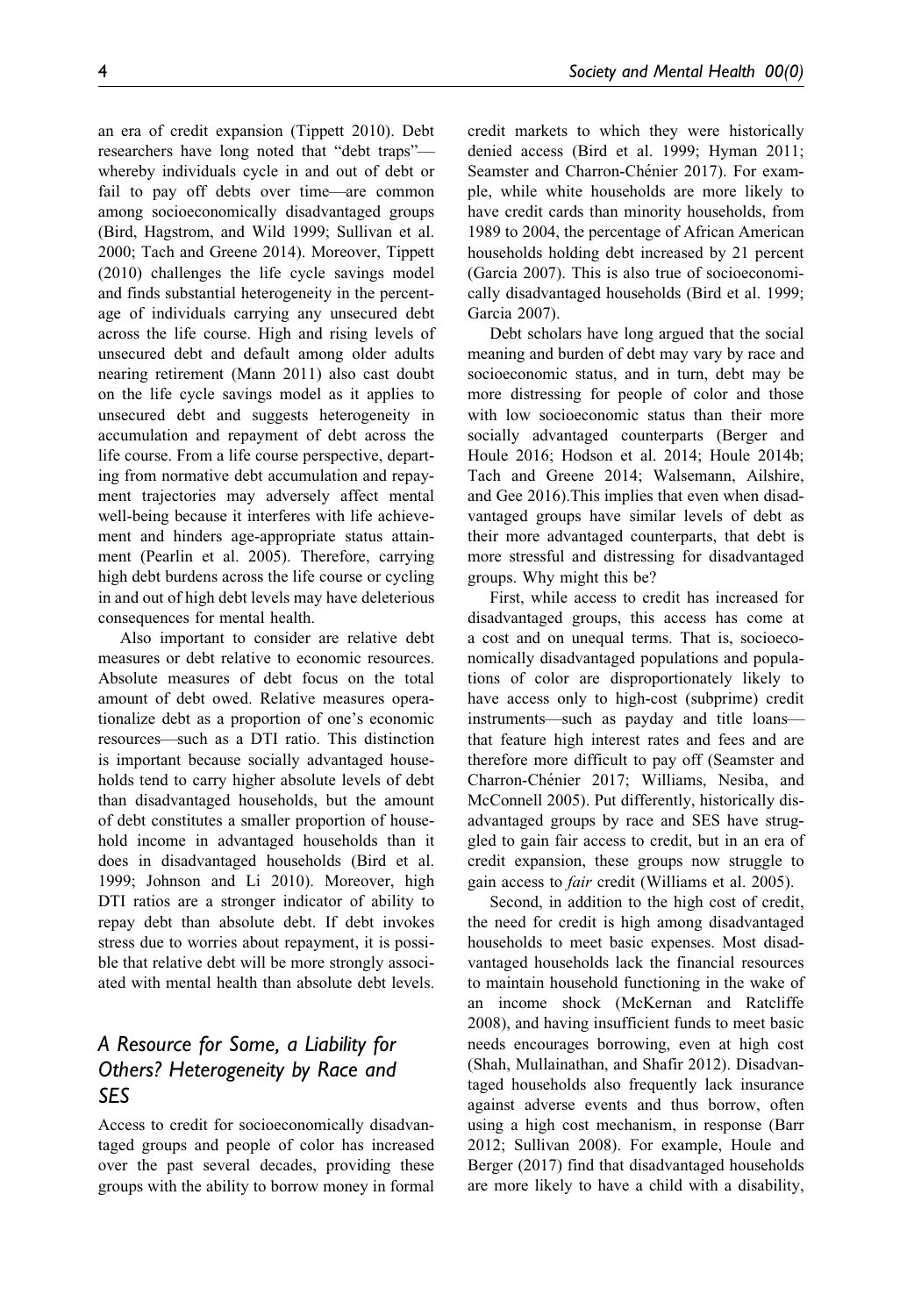and in response to a birth of a disabled child, they take on more unsecured debt and have difficulty repaying that debt over time. Hodson and colleagues (2014) also find SES-specific effects of debt on mental health: Those with the least resources for repayment have the greatest emotional distress.

The aforementioned literature suggests that debt is more burdensome and more of a liability for low SES groups and people of color than their more advantaged, white counterparts. Stress theory predicts that those who lack resources may experience more deleterious mental health consequences in response to stressors—such as debt burden—than those with more resources (Pearlin 1989). Indeed, these groups tend to incur debt with less agency and at a higher cost than their more advantaged counterparts. In turn, they are: (a) more likely to experience high debt burdens and (b) subject to greater stress and distress in response to these debt burdens (stressors). For these reasons, it is plausible that the link between debt and depressive symptoms are stronger for (a) low SES and (b) people of color than their more advantaged counterparts.

Based on the previously described research and theory, we ask three key research questions:

- Research Question 1: Are there distinct trajectories or patterns of debt accumulation and repayment across the life course?
- Research Question 2: Are trajectories of relative and absolute debt accumulation and repayment over time associated with subsequent mental health?
- Research Question 3: Does this association vary by socioeconomic status and race?

# DATA AND METHODS

#### Data

Data are drawn from the National Longitudinal Study of Youth, 1979 Cohort (NLSY-79). The NLSY-79 is a nationally representative sample of 12,686 young men and women who were between the ages of 14 and 22 in 1979. The response rate across survey years is well over 90 percent in most years, and over three-quarters of initial respondents have been retained (Bureau of Labor Statistics 2005). NLSY-79 respondents were interviewed annually until 1994 and have been interviewed biannually ever since. Our analysis is limited to respondents who were eligible to complete the age  $50+$  health survey by 2014  $(N = 7,694)$ . Nine hundred sixty-two respondents were initially omitted due to missing data on study covariates (N =  $6,732$ ).<sup>1</sup> To better account for these missing data, we use multiple imputation using the ICE command in Stata 15.0 (Royston 2005). Multiple imputation is a more efficient and less biased strategy for missing data than listwise deletion (Lee and Carin 2010). The procedure iteratively replaces missing values on all variables with predictions based on random draws from the posterior distributions of parameters observed in the sample, creating multiple complete data sets (Allison 2001) ( $N = 7,694$ ). We then average results across 10 imputation samples and account for random variation across samples (Royston 2005). The multiply imputed results presented here are similar to results using listwise deletion.

#### **Measures**

Absolute and Relative Unsecured Debt. Data on respondents' unsecured debt was col-

lected every year from 1985 to 1990 and 1992 to 1994, every two years from 1996 to 2000, and every four years between 2004 and 2008. In total, the NLSY includes 14 repeated measures of unsecured debt over 23 years. During these survey years, after being asked about debts on their homes and automobiles, respondents are asked whether they owe any money on credit cards or to stores, hospitals, or banks. Unsecured debt includes credit (bank or store) card debt; money owed to businesses, individuals, or banks (including auto and payday loans); and medical debt. Unfortunately, our data do not allow us to assess unsecured debt in distinct categories. However, credit card debt is differentiated from other types of unsecured debt in 2004 and 2008 and accounted for approximately two-thirds of all unsecured debt in those years. Following previous research that measures debt over time (Berger et al. 2016; Berger and Houle 2016; Houle and Berger 2017), we applied a ninety-eighth percentile top code to debt in each year and adjusted for inflation so that debt is in constant 2013 dollars. To measure relative debt, we divide total unsecured debt by family income to create a DTI ratio.<sup>2</sup> We take the natural logarithm transformation of debt and debt burden (plus a constant to account for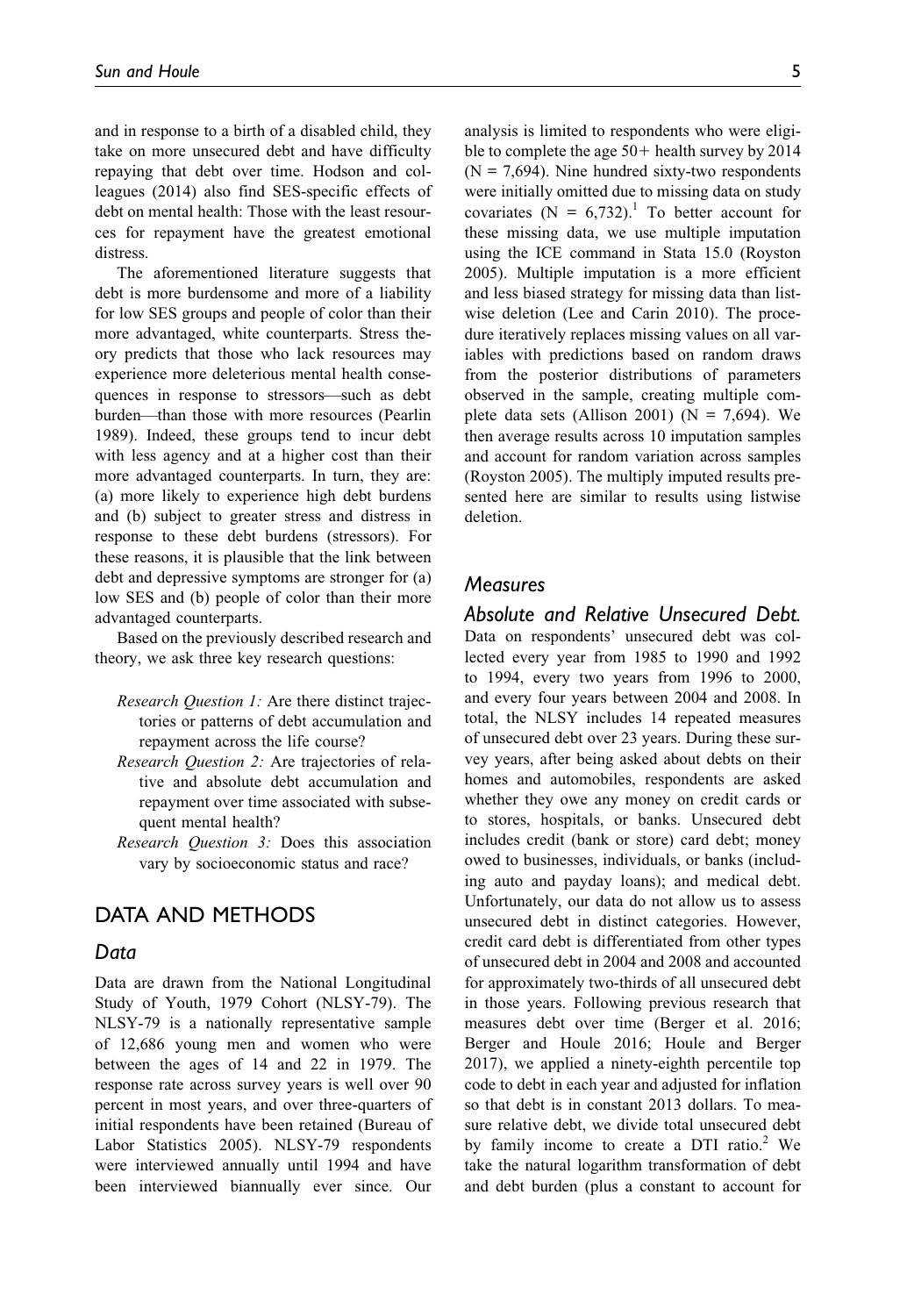0 debt values) because debt is highly right-skewed (Berger et al. 2016). We then use the logged debt measure across all years to create the debt trajectories described in the following.

Depressive Symptoms. Depressive symptoms are measured with a seven-item measure of the Center for Epidemiologic Studies Depression Scale (CES-D) during the age  $50+$  health module. The  $50+$  health module is completed by respondents once in the survey year closest to their fiftieth birthday, in 2008, 2010, 2012, or 2014. As part of the seven-item version of the CES-D scale, respondents were asked the extent to which during the past week "I could not get going," "I felt sad," "My sleep was restless," "I felt that everything I did was an effort," "I felt depressed," I had trouble keeping my mind on what I was doing," and "I did not feel like eating/my appetite was poor." Ordinal response categories were: rarely/none of the time (0), some/a little of the time (1), occasionally/moderate amount of the time to (2), and most all of the time (3). Responses were summed across all items into a single scale ranging from 0 to 24, with higher scores indicating greater depressive symptoms. We model CES-D scores with a started natural logarithm to account for skewness and heteroscedasticity (Miech and Shanahan 2000). The results presented in the following are substantively similar to results using the untransformed CES-D scale.

Covariates. Because early adulthood social status is likely to influence both debt accumulation and mental health in adulthood (Addo 2014; Houle 2014a; Nau, Dwyer, and Hodson 2015), we control for early adulthood measures (measured in 1990) of marital status (married [referent], never married, divorced/separated/widowed), highest educational attainment (less than or equal to a high school degree [referent], some college, four-year college degree or more), sex  $(1 =$ male;  $0 =$  female), and age at baseline. To ensure that the association between debt and adult mental health is not driven by prior mental health status, we also adjust for lagged depressive symptoms measured in 1992, as measured by a seven-item version of the CES-D scale, identical to the measure administered in the age  $50+$  module. We also control for a dichotomous measure of physical health in early life, which indicates whether the respondent reported a health condition that prevented them from working at any survey wave between 1979 and 1985  $(1 = yes)$ . Finally, because debt accumulation and repayment may be affected by employment difficulties and health shocks, we control for two additional measures: (1) measure of the number of unemployment spells of six months or more from 1986 to 2008 (the period during which the debt trajectories are measured) and (2) a measure of the number of waves the respondent reported having a disabling health condition from 1985 to 2008. Descriptive statistics for all variables under study are shown in the Appendix.

### Analytic Strategy

Our analysis unfolds in two steps. First, we separately model trajectories of unsecured debt and DTI ratios across the life course using group-based trajectory models with the "traj" command in STATA 15.0 (Jones and Nagin 2013; Nagin 2005). We use a censored normal model because debt has many zeroes and is continuous. Groupbased trajectory models are a class of finite mixture models that allow researchers to identify differences in trajectories of outcomes over time. While hierarchical linear models and other trajectory models tend to assume a single average population trajectory, group-based trajectory models allow researchers to ask whether there are multiple trajectories that follow different pathways. The number of trajectory groups are identified based on the best fitting model according to the Bayesian Information Criterion (BIC) and Akaike Information Criterion (AIC) (Jones and Nagin 2013; Nagin 2005). As a form of finite mixture models, group trajectory models can handle incomplete data—that is, respondents need not respond to debt questions at every wave, gaps between time periods can be unequal, and the number of observations (debt measurements) need not be equal across respondents (Haviland, Jones, and Nagin 2011; Nagin 2005).

In the second step of the analyses, we regress depressive symptoms on age 50 on respondent's predicted debt and DTI trajectory class (previously described) and covariates. Finally, we stratify models by race and educational attainment to test whether the association between indebtedness and mental health varies by race and SES.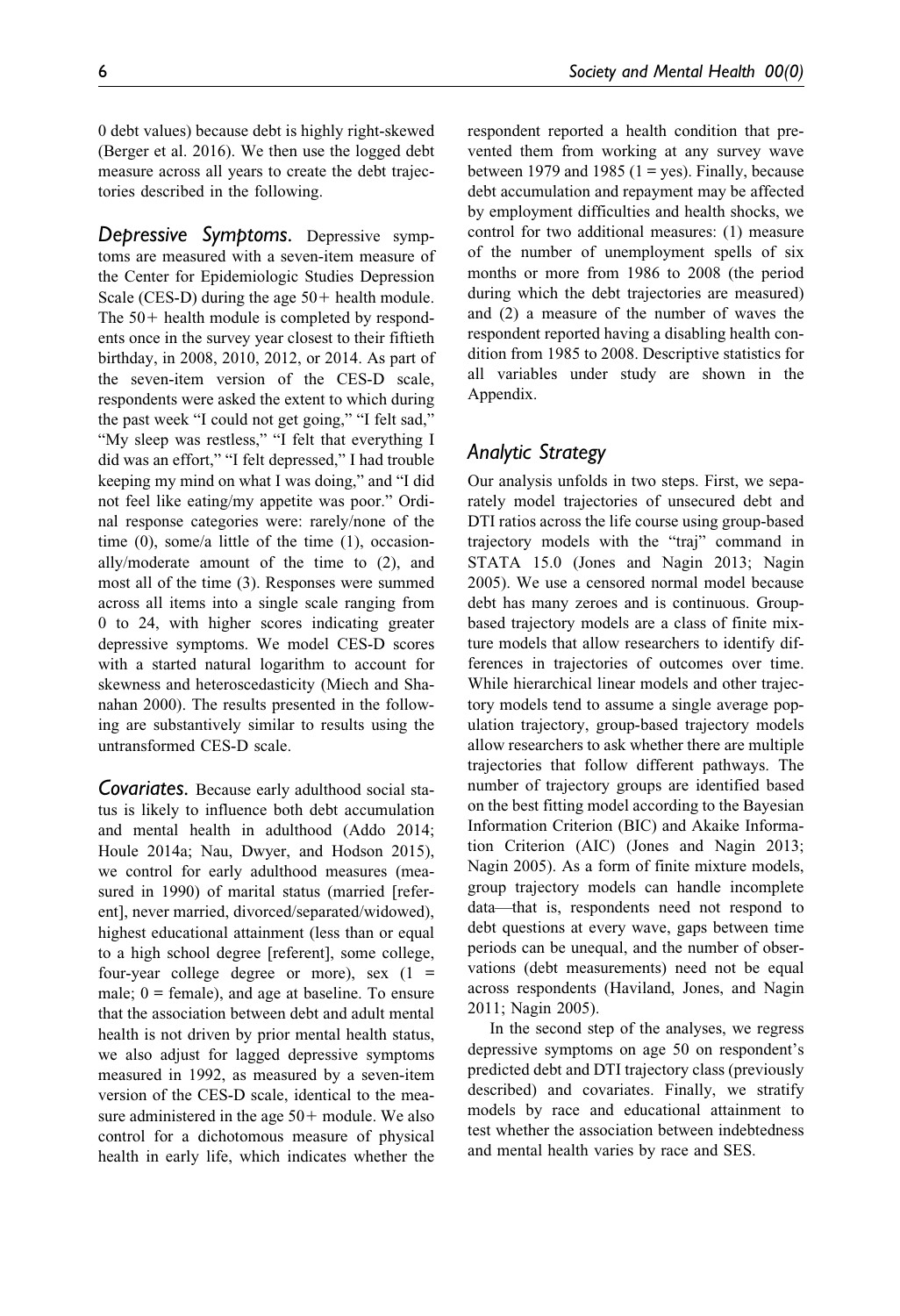

Figure 1. Logged unsecured debt trajectories, 1985-2008. Source. National Longitudinal Study of Youth, 1979 Cohort. Note. Trajectories derived from best-fitting group trajectory models.  $N = 7,694$ .

# RESULTS

Unsecured Debt and Debt-to-income Trajectories across the Life Course: Evidence from Group Trajectory Models

Figures 1 and 2 show results from group trajectory models that estimate heterogeneity in trajectories of logged unsecured debt (Figure 1) and DTI ratios (Figure 2) from 1985 to 2008 in the NLSY-79. The results from these models show that patterns of both absolute and relative (DTI) debt trajectories are more diverse than suggested by a life cycle savings model. Beginning with Figure 1, results from group trajectory models reveal substantial variation in trajectories of unsecured debt over time. The best fitting models (according to BIC and AIC fit statistics) suggest six trajectories in unsecured debt: constant no/low debt = respondents who have low debt or no debt across the life course (16.8 percent of the sample), high to low = respondents who have high levels of debt early in life and pay that debt down (19.4 percent); mid to low = repondents who have moderate debt levels early in life and pay that debt down (11.7 percent), low to stable mid = respondents who begin with low levels of debt and then retain moderate levels of debt over time (17.7 percent), high/ low/high = respondents who cycle in and out of high debt over time (13.7 percent), and finally, constant high = respondents who consistently report high levels of debt throughout the observation period (20.9 percent).

Results from best fitting group trajectory models predicting relative debt (DTI) suggest six unique trajectories: constant low/no debt = respondents who report very low DTI ratios over time (18.6 percent), high to low debt = respondents who start with high debt burdens that gradually decline over time  $(27.2 \text{ percent})$ , mid to low = respondents who start with moderate debt burdens that decline over time  $(17.3)$  percent), low to high = respondents who begin with low levels of debt burden that increase to high levels over time (11.3 percent), low-midlow = respondents who begin with low DTI ratios that increase to moderate levels and then decline over time  $(13.9 \text{ percent})$ , and constant high debt = respondents who consistently report high DTI ratios over time (11.7 percent).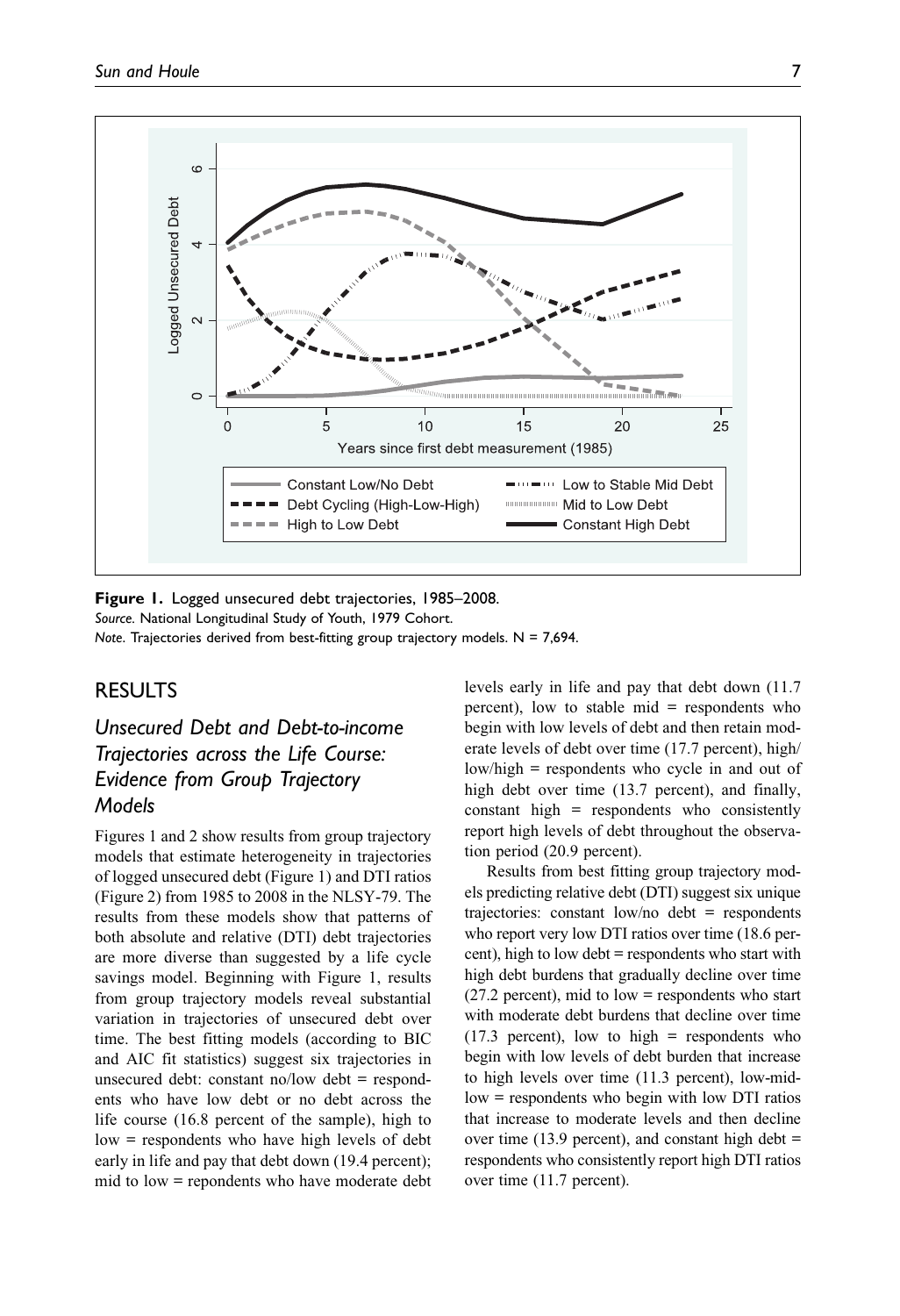

Figure 2. Logged unsecured debt-to-income ratio trajectories, 1985–2008. Source. National Longitudinal Study of Youth, 1979 Cohort. Note. Trajectories derived from best-fitting group trajectory models.  $N = 7,694$ .

Taken together, the results from the group trajectory models suggest that there is substantial heterogeneity in debt and DTI trajectories over time in the NLSY-79. Although the life cycle savings hypothesis suggests that most individuals begin young adulthood with elevated levels of debt and pay that debt down as they age, only a minority of respondents follow a path that resembles that debt trajectory. For example, only 31.1 percent of respondents have high or moderate levels of debt in early life that decrease as they age (high to low and mid to low/no debt trajectory classes), and 44.5 percent of respondents transition from high or moderate DTI ratios in early life to low levels (mid to low and high to low classes).

# Debt Trajectory Groups and Mental Health: Results from Ordinary Least Squares Regression Models

Tables 1 and 2 show results from ordinary least squares (OLS) regression models that estimate the association between absolute unsecured debt trajectories (Table 1) and DTI ratio (relative

debt) trajectories (Table 2) derived from the group trajectory models described previously and shown in Figure 1 (unsecured debt) and Figure 2 (DTI ratios). In Model 1, we show the bivariate association between debt and depressive symptoms. To assess whether sociodemographic and early life characteristics confound the association, we add race, sex, educational attainment, and age as covariates in Model 2. We add a lagged measure of depressive symptoms and early life health limitations in Model 3. In Model 4, we add measures of unemployment spells and debilitating health conditions across the adult life course, which may confound the association between the debt trajectory patterns and subsequent mental health.

Beginning with Table 1, we find substantive differences in depressive symptoms across absolute debt trajectory groups. Overall, we find that respondents who cycle in and out of high debt levels or have consistently high debt levels have elevated depressive symptoms relative to those with low or no debt. In Model 1, for example, respondents who have consistently elevated levels of debt across the life course report 21 percent higher depressive symptoms  $(e^{.193}; p < .001)$  than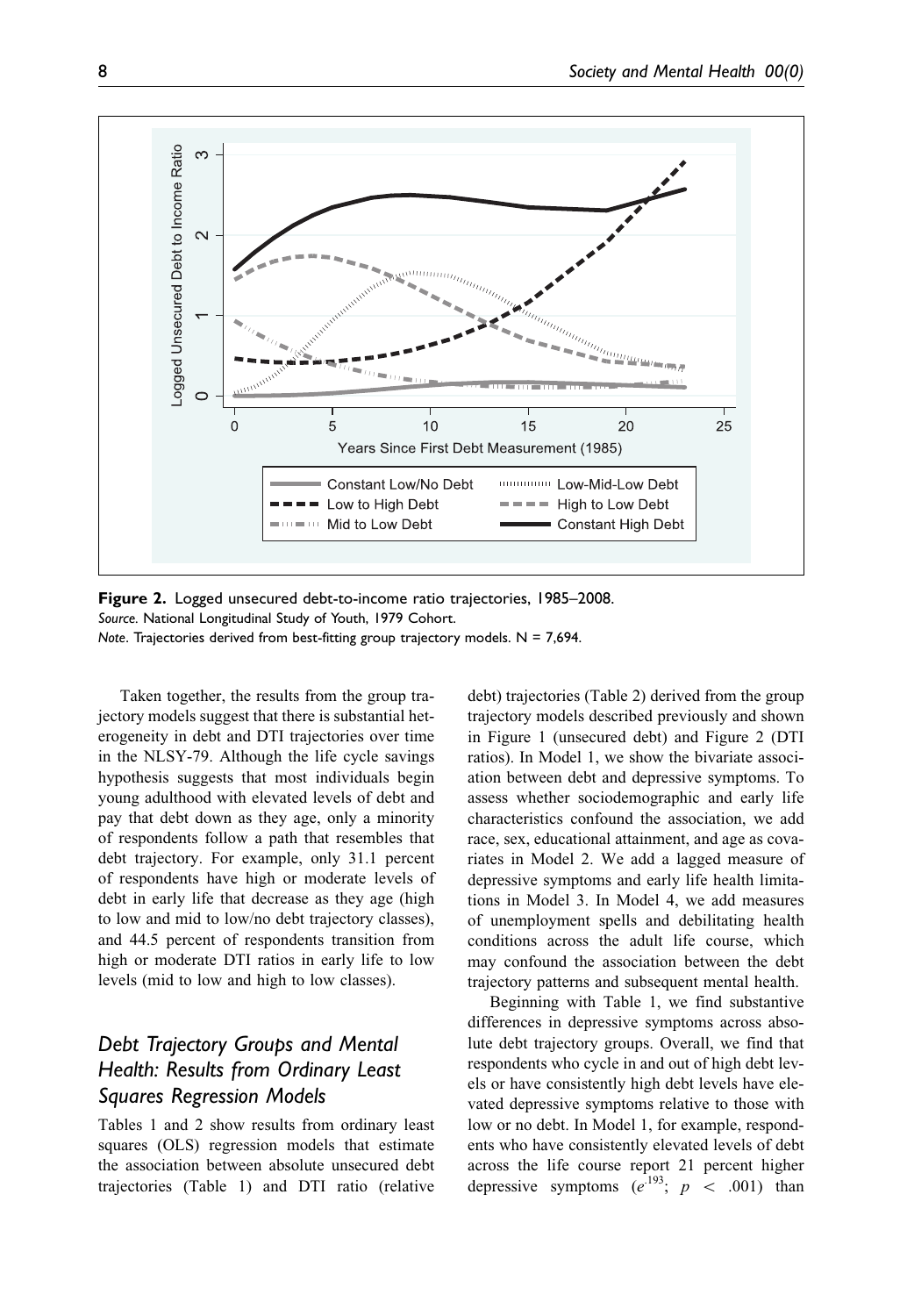| Trajectory Groups (1985–2008) and Depressive Symptoms (Logged CES-D) at Midlife. | Model I    | Model 2    | Model 3    | Model 4    |
|----------------------------------------------------------------------------------|------------|------------|------------|------------|
|                                                                                  |            |            |            |            |
| Unsecured debt trajectories (reference = constant no/low debt)                   |            |            |            |            |
| Low to stable mid debt                                                           | .045       | $.080*$    | .039       | .045       |
|                                                                                  | (.037)     | (.036)     | (.035)     | (.035)     |
| High to low debt                                                                 | $-.043$    | .038       | .009       | .029       |
|                                                                                  | (.038)     | (.039)     | (.037)     | (.036)     |
| Mid to low debt                                                                  | $-.110**$  | $-.048$    | $-.058$    | $-.039$    |
|                                                                                  | (.042)     | (.042)     | (.041)     | (.041)     |
| Debt cycling (high-low-high)                                                     | $.131**$   | $.141***$  | $.114**$   | $.128***$  |
|                                                                                  | (.041)     | (.041)     | (.040)     | (.039)     |
| Constant high debt                                                               | $.193***$  | $.242***$  | $.171***$  | $.164***$  |
|                                                                                  | (.037)     | (.037)     | (.035)     | (.034)     |
| Early adult social status characteristics                                        |            |            |            |            |
| Sex (male = $1$ ; female = 0)                                                    |            | $-.263***$ | $-.198***$ | $-.186***$ |
|                                                                                  |            | (.021)     | (.020)     | (.020)     |
| Race (white = reference)                                                         |            |            |            |            |
| <b>Black</b>                                                                     |            | $.043+$    | $-.001$    | $-.030$    |
|                                                                                  |            | (.024)     | (.023)     | (.023)     |
| Other race                                                                       |            | $-.001$    | $-.038$    | $-.053$    |
|                                                                                  |            | (.045)     | (.044)     | (.043)     |
| Age (1985)                                                                       |            | $.027***$  | $.028***$  | $.022***$  |
|                                                                                  |            | (.005)     | (.005)     | (.005)     |
| Marital status (married = reference)                                             |            |            |            |            |
| Never married                                                                    |            | $.152***$  | $.104***$  | $.062**$   |
|                                                                                  |            | (.025)     | (.024)     | (.023)     |
| Divorced/separated/widowed                                                       |            | $.159***$  | $.112***$  | $.075*$    |
|                                                                                  |            | (.032)     | (.030)     | (.030)     |
| Educational attainment (high school degree or less = reference)                  |            |            |            |            |
| Four-year college degree or more                                                 |            | $-.248***$ | $-.161***$ | $-.104***$ |
|                                                                                  |            | (.027)     | (.026)     | (.026)     |
| Some college                                                                     |            | $-.203***$ | $-.145***$ | $-.107***$ |
|                                                                                  |            | (.026)     | (.025)     | (.025)     |
| Early life (lagged) CES-D (ln)                                                   |            |            | $.294***$  | .259 ***   |
|                                                                                  |            |            | (.013)     | (.013)     |
| Early life health limitations $(1 = yes)$                                        |            |            | $.145***$  | .018       |
|                                                                                  |            |            | (.027)     | (.027)     |
| Number of unemployment spells (1985-2008)                                        |            |            |            | $.074***$  |
|                                                                                  |            |            |            | (.011)     |
| Number of disabling health spells (1985-2008)                                    |            |            |            | $.070***$  |
|                                                                                  |            |            |            | (.004)     |
| Constant                                                                         | $1.135***$ | .588***    | .153       | $.250*$    |
|                                                                                  |            |            |            |            |

(.027)

 $R^2$  .012 .057 .131 .166

(.117)

Table 1. Ordinary Least Squares Regression Models of the Association between Unsecured Debt<br>Trainetage Crosses (1995-2009) and Deceaseirs Supertages (Lagas) CFS D) at Midlife Trajectory Groups (1985–2008) and Depressive Symptoms (Logged CES-D) at Midlife.

Note. N = 7,694. CES-D = Center for Epidemiologic Studies Depression Scale.  $+p \lt.10.$  \*p  $\lt.05.$  \*\*p  $\lt.01.$  \*\*\*p  $\lt.001$ .

respondents who report no or low debt across the life course. Similarly, those who cycle in and out of high debt levels (high-low-high) report 14 percent higher depressive symptoms  $(e^{.131}; p < .001)$  than respondents with consistently low or zero debt. In contrast, respondents who start with high or moderate levels of debt that decrease across the life course do not report depressive symptoms

(.114)

(.112)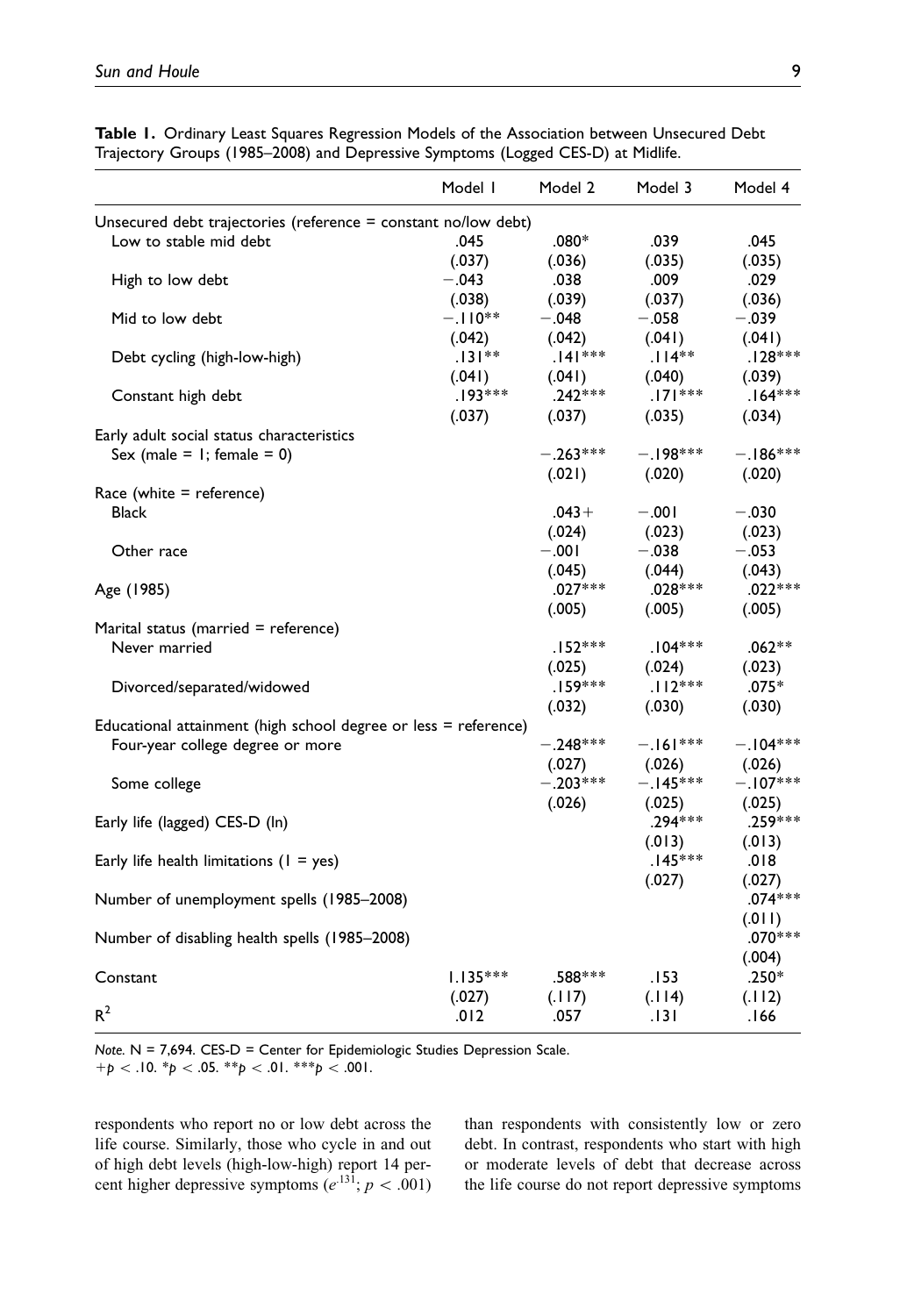|                                                                 | Model I    | Model 2       | Model 3    | Model 4    |
|-----------------------------------------------------------------|------------|---------------|------------|------------|
| DTI trajectories (reference = constant no/low debt)             |            |               |            |            |
| Low-mid-low DTI                                                 | .021       | .060          | .041       | .050       |
|                                                                 | (.040)     | (.039)        | (.037)     | (.037)     |
| High to low DTI                                                 | .047       | $.$     $***$ | $.083**$   | $.092**$   |
|                                                                 | (.033)     | (.033)        | (.032)     | (.031)     |
| Mid to low DTI                                                  | $-.037$    | .006          | .000       | .019       |
|                                                                 | (.036)     | (.036)        | (.034)     | (.033)     |
| Low to high DTI                                                 | $.230***$  | $.223***$     | $.189***$  | $.172***$  |
|                                                                 | (.042)     | (.042)        | (.040)     | (.040)     |
| Constant high debt                                              | $.300***$  | $.322***$     | $.228***$  | $.192***$  |
|                                                                 | (.041)     | (.041)        | (.039)     | (.039)     |
| Early adult social status characteristics                       |            |               |            |            |
| Sex (male = $1$ ; female = 0)                                   |            | $-.259***$    | $-.196***$ | $-.186***$ |
|                                                                 |            | (.021)        | (.020)     | (.020)     |
| Race (white $=$ reference)                                      |            |               |            |            |
| Black                                                           |            | $.041 +$      | $-.003$    | $-.030$    |
|                                                                 |            | (.024)        | (.023)     | (.023)     |
| Other race                                                      |            | $-0.01$       | $-.037$    | $-.052$    |
|                                                                 |            |               |            |            |
|                                                                 |            | (.045)        | (.044)     | (.043)     |
| Age (1985)                                                      |            | $.028***$     | $.029***$  | $.023***$  |
|                                                                 |            | (.005)        | (.005)     | (.005)     |
| Marital status (married = reference)                            |            |               |            |            |
| Never married                                                   |            | $.143***$     | $.098***$  | $.058*$    |
|                                                                 |            | (.025)        | (.024)     | (.023)     |
| Divorced/separated/widowed                                      |            | $.155***$     | $.110***$  | $.074*$    |
|                                                                 |            | (.032)        | (.030)     | (.030)     |
| Educational attainment (high school degree or less = reference) |            |               |            |            |
| Four-year college degree or more                                |            | $-.253***$    | $-.166***$ | $-.111***$ |
|                                                                 |            | (.027)        | (.026)     | (.026)     |
| Some college                                                    |            | $-.205***$    | $-.147***$ | $-.109***$ |
|                                                                 |            | (.026)        | (.025)     | (.025)     |
| Early life (lagged) CES-D (ln)                                  |            |               | .292***    | .259***    |
|                                                                 |            |               | (.013)     | (.013)     |
| Early life health limitations $(1 = yes)$                       |            |               | $.143***$  | .019       |
|                                                                 |            |               | (.027)     | (.027)     |
| Number of unemployment spells (1985-2008)                       |            |               |            | $.052***$  |
|                                                                 |            |               |            | (.011)     |
| Number of disabling health spells (1985-2008)                   |            |               |            | $.069***$  |
|                                                                 |            |               |            | (.004)     |
| Constant                                                        | $1.109***$ | .566***       | .125       | $.226*$    |
|                                                                 | (.025)     | (.117)        | (.115)     | (.112)     |
| $R^2$                                                           | .015       | .059          | .131       | .166       |
|                                                                 |            |               |            |            |

Table 2. Ordinary Least Squares Regression Models of the Association between Unsecured Debt-toincome Trajectory Groups (1985–2008) and Depressive Symptoms (Logged CES-D) at Midlife.

Note. N = 7,694. CES-D = Center for Epidemiologic Studies Depression Scale; DTI = debt-to-income.  $+p \lt.10.$  \*p  $\lt.05.$  \*\*p  $\lt.01.$  \*\*\*p  $\lt.001$ .

that are significantly different from those with low or no debt, and the sizes of the coefficients are small. These findings are robust to controls for social status (Model 2), lagged health and depressive symptoms<sup>3</sup> (Model 3), and unemployment and debilitating spells in adulthood (Model 4), though the coefficients do reduce in size as the confounders are added to the models. In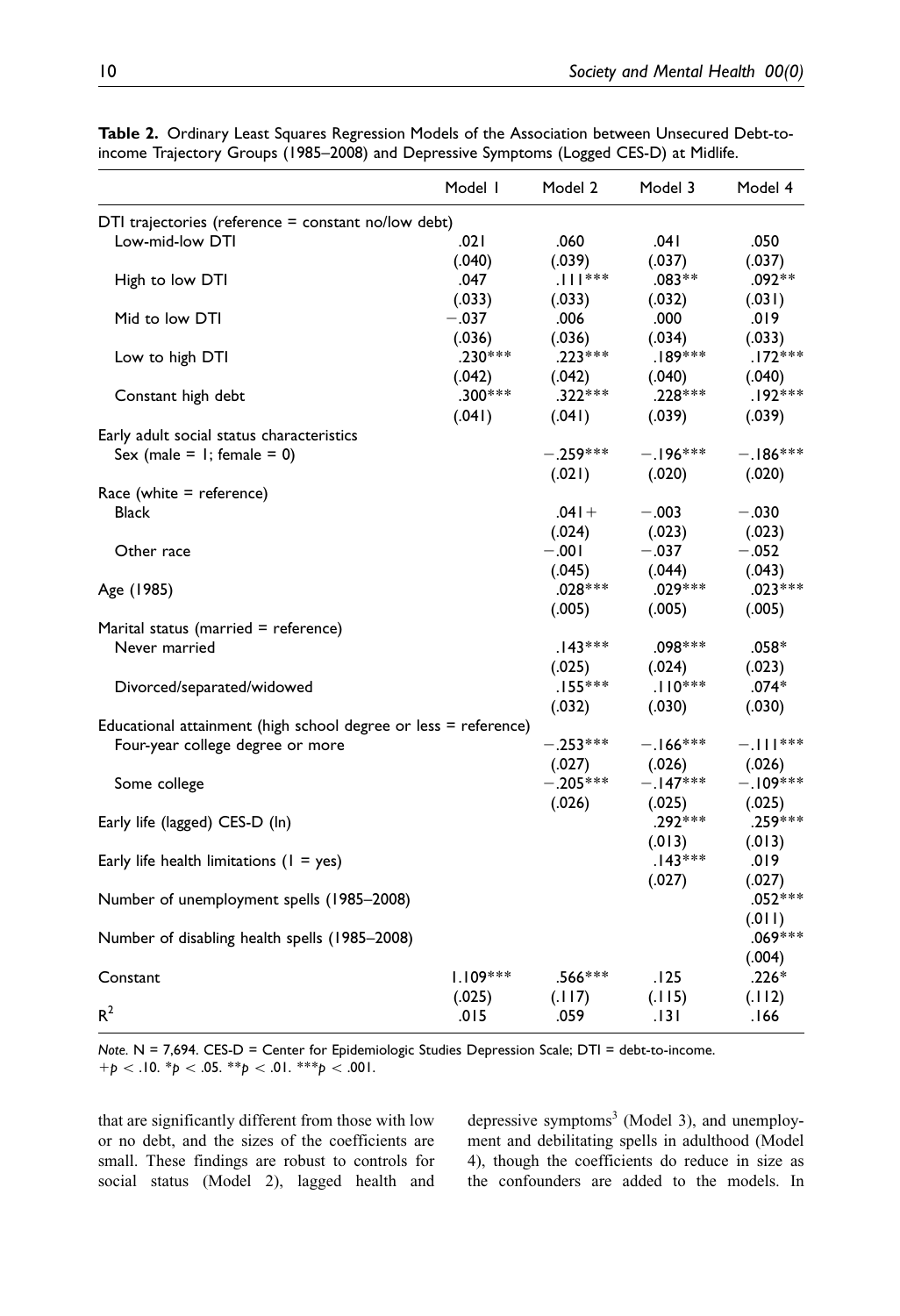supplementary models, we switched the reference group to respondents who followed a "normative" pattern of debt accumulation and repayment according to the life cycle savings model (high to low debt; mid to low debt). These results were similar to the models presented previously. Thus, to the extent that debt is associated with depressive symptoms, it appears most consequential for those who hold high debt over extended periods of time or cycle in and out of high debt levels over time, and these associations are independent of a range of confounding factors across the life course.

In Table 2, we show results from models that predict the association between DTI trajectories and depressive symptoms. Broadly, we find that respondents who experienced high debt burdens at any point in the life course report elevated depressive symptoms, with the largest associations for respondents who have recently taken on high debt burdens or have consistently high debt burdens over time. For example, in Model 4, after adjusting for social status variables, lagged health and depressive symptoms,<sup>4</sup> and unemployment and debilitating health spells, we find that those who have consistently high DTI ratios report 21 percent higher depressive symptoms ( $e^{192}$ ;  $p < .001$ ) than those with consistent low or zero DTI ratios. In addition, respondents whose DTI ratios increase over time (low to high) report 19 percent higher depressive symptom scores ( $e^{.172}$ ;  $p < .001$ ) than their counterparts with consistently low or zero DTI ratios. In addition, respondents who had very high DTI ratios early in life but pay that debt down report 9 percent higher depressive symptom scores ( $e^{0.09}$ ;  $p < .001$ ) than those with consistently low or 0 DTI ratios. One interpretation of this result is that having very high debt burdens (DTI) in early life continues to be problematic for mental health even well after that debt is paid off. Results from supplementary analyses also revealed that those who have constantly high or low to high debt burdens also report significantly higher depressive symptoms than respondents who begin adulthood with moderate debt burdens but pay that debt down (mid to low).

## Does the Association between Debt and Mental Health Vary by Race and SES?

We present stratified analyses by race and educational attainment in Table 3 (unsecured debt trajectory groups) and Table 4 (DTI ratio trajectory groups). In Panel A, we show stratified mod-

els by educational attainment, comparing respondents who have a four-year college degree with those who have less than a college degree. In Panel B, we show stratified models by race, comparing black and white respondents. All models presented include early life social status, lagged physical and mental health, and unemployment spells.

In models presented in Table 3, we find considerable evidence that the association between debt and depression is strongest for those with less than a college degree. For example, among respondents with less than a college degree, those with constant high levels of debt report 19 percent higher depressive symptom scores ( $e^{.176}$ ;  $p < .001$ ) than those with consistently low debt levels. This association is small and nonsignificant among four-year college graduates. Put differently, the association between having consistently high debt loads and depressive symptoms is six times as large for those who lack a college degree (coefficients differ significantly). In addition, among respondents with less than a college degree, those with early increasing debt loads that then level off have significantly higher depressive symptoms than those with low or no debt, and this coefficient is significantly larger than for those who have a four-year college degree or more (z test comparison of coefficients). We find a similar pattern of results when comparing coefficients for those with volatile high debt levels by educational attainment, though the difference in these coefficients is not statistically significant at standard alpha levels.

In Panel B, we find little evidence that the association between debt and depressive symptoms differs for blacks and whites. Across all models, the debt coefficients for blacks and whites are largely similar and are not statistically distinguishable from one another.

When looking at DTI ratio trajectories, we find a similar pattern of results in Table 4. Overall, the association between DTI ratio trajectories and depressive symptoms is stronger among respondents with less than a college degree than among respondents with a college degree or more. For example, the coefficient for constant high DTI ratios is more than three times larger for respondents with less than a college degree compared to respondents with a college degree or more. In Panel B, we find less evidence that the association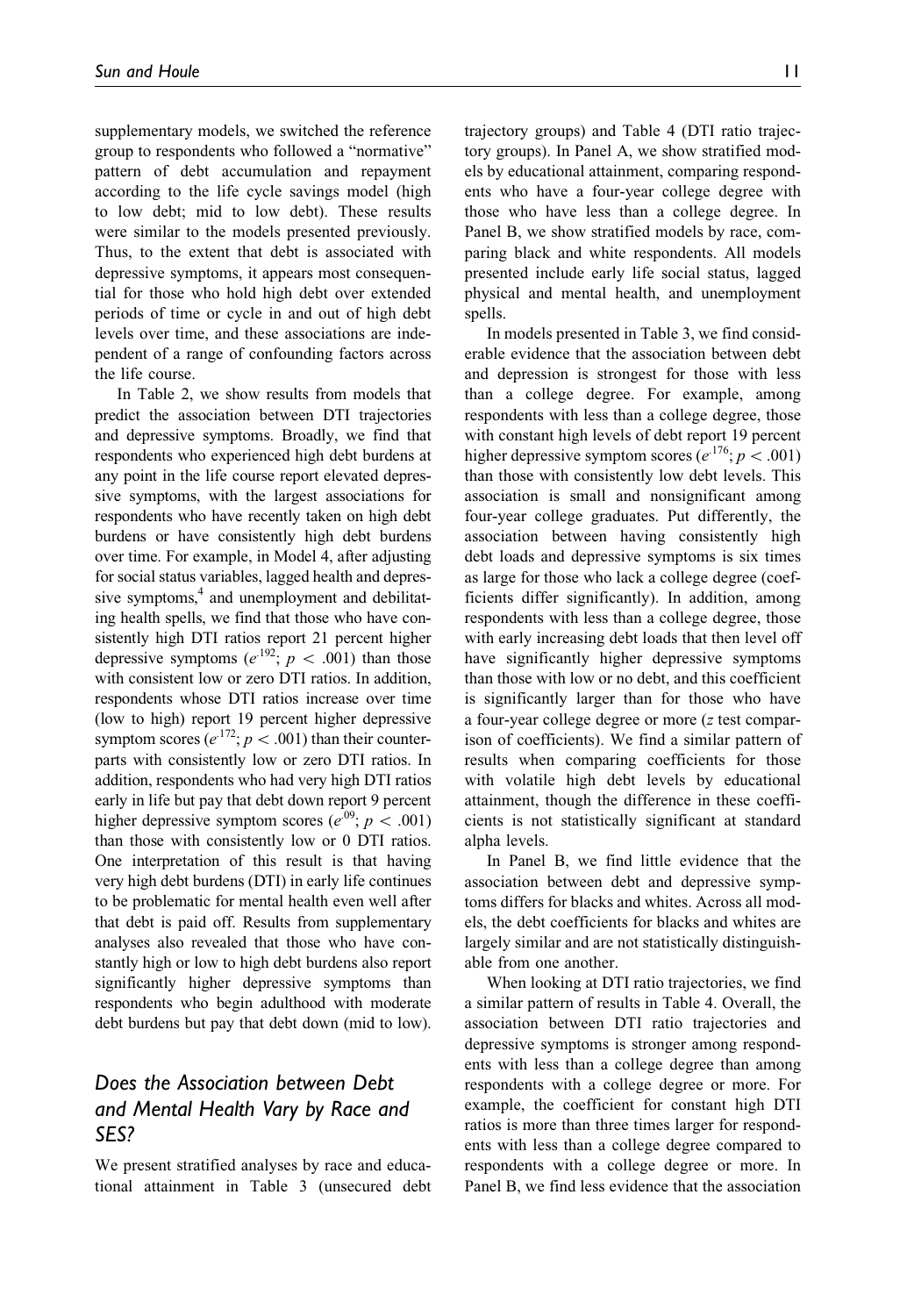Table 3. Ordinary Least Squares Regression Models of the Association between Unsecured Debt Trajectory Groups (1985–2008) and Depressive Symptoms at Midlife Stratified by (Panel A) Educational Attainment and (Panel B) Race.

| Farier A. Progets Stratified by Educational Attainment           | Four-year College Degree $+$ | $<$ Four-year College Degree |
|------------------------------------------------------------------|------------------------------|------------------------------|
|                                                                  |                              |                              |
| Unsecured debt trajectories (reference $=$ constant no/low debt) |                              |                              |
| Low to stable mid debt                                           | $-.125^{\rm a}$              | $.069 + ^a$                  |
|                                                                  | (.081)                       | (.038)                       |
| High to low debt                                                 | $-.059$                      | .025                         |
|                                                                  | (.081)                       | (.040)                       |
| Mid to low debt                                                  | $-.160 + ^{a}$               | $-.018a$                     |
|                                                                  | (.082)                       | (.045)                       |
| Debt cycling (high-low-high)                                     | .017                         | $.140***$                    |
|                                                                  | (.098)                       | (.041)                       |
| Constant high debt                                               | .030 <sup>a</sup>            | $.176***^{a}$                |
|                                                                  | (.081)                       | (.038)                       |
| Constant                                                         | $.435+$                      | 176.                         |
|                                                                  | (.233)                       | (.127)                       |
| R <sup>2</sup>                                                   | 159.                         | 158.                         |
| N                                                                | 1,648                        | 6,046                        |

Panel A: Models Stratified by Educational Attainment

Panel B: Models Stratified by Race

|                                                                  | White     | <b>Black</b> |
|------------------------------------------------------------------|-----------|--------------|
| Unsecured debt trajectories (reference $=$ constant no/low debt) |           |              |
| Low to stable mid debt                                           | .020      | .081         |
|                                                                  | (.046)    | (.058)       |
| High to low debt                                                 | .035      | $-.036$      |
|                                                                  | (.046)    | (.066)       |
| Mid to low debt                                                  | $-.071$   | $-.019$      |
|                                                                  | (.052)    | (.071)       |
| Debt cycling (high-low-high)                                     | $.113*$   | $.127*$      |
|                                                                  | (.053)    | (.063)       |
| Constant high debt                                               | $.166***$ | $.160**$     |
|                                                                  | (.045)    | (.059)       |
| Constant                                                         | $.426**$  | $-.108$      |
|                                                                  | (.140)    | (.205)       |
| $R^2$                                                            | .175      | .153         |
| N                                                                | 4,847     | 2,399        |

Note. Models include all study covariates.

<sup>a</sup>Coefficients significantly different across stratified models ( $p < .10$ ; z test for difference of coefficients).  $+p < .10.$  \*p  $< .05.$  \*\*p  $< .01.$  \*\*\*p  $< .001.$ 

between DTI trajectory groups and depressive symptoms is larger for blacks than whites.

In addition to the aforementioned models, we estimated additional models to shed further light on the link between debt and depressive symptoms. First, to replicate previous research on debt and mental health, we estimated the association between mean debt across the life course (averaged across all survey waves) and subsequent mental health. Supporting prior research, we found that respondents with higher average levels of debt and debt burdens reported significantly higher levels of depressive symptoms than those with less debt. Second, to further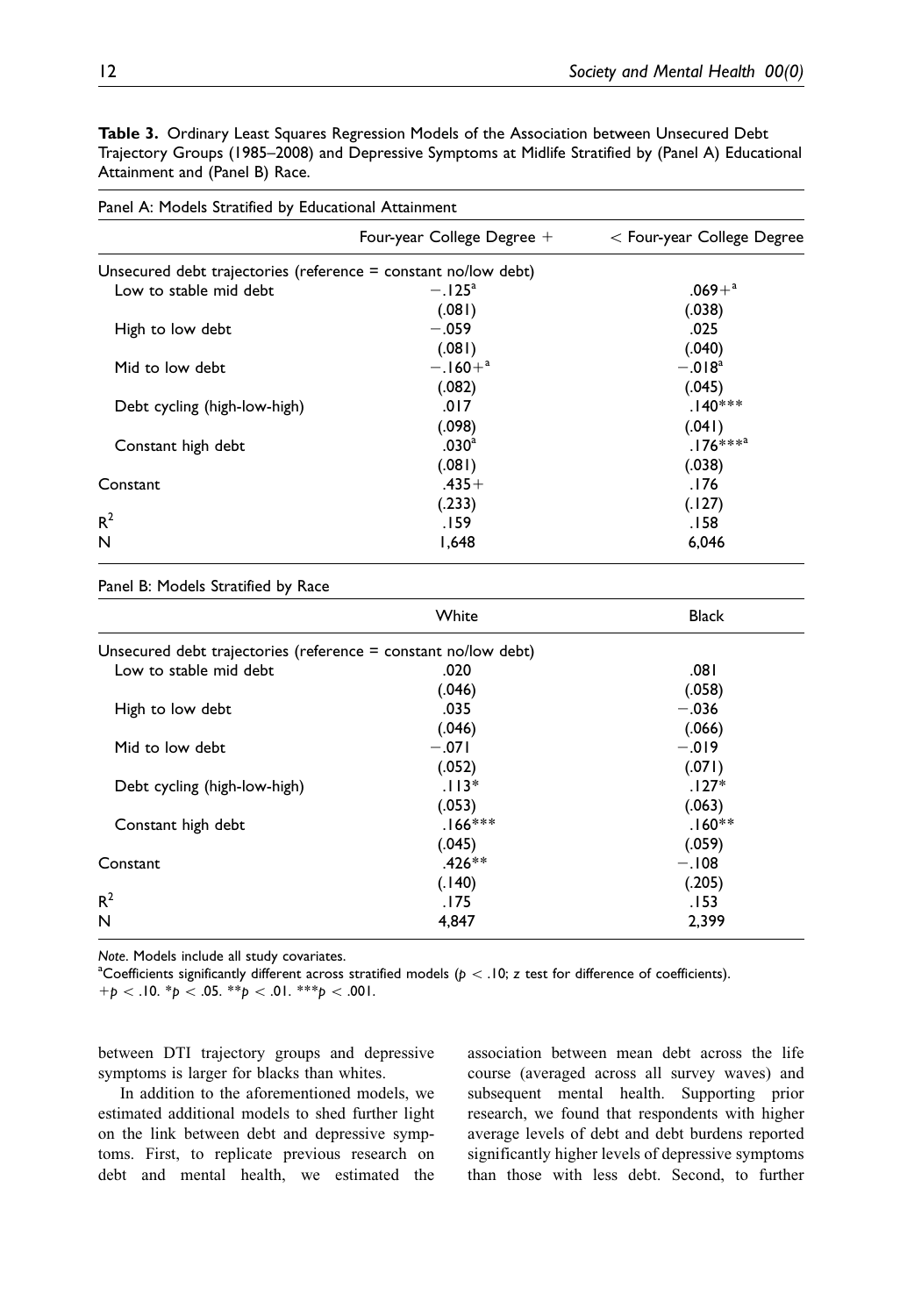Table 4. Ordinary Least Squares Regression Models of the Association between Unsecured Debt-toincome Trajectory Groups (1985–2008) and Depressive Symptoms at Midlife Stratified by (Panel A) Educational Attainment and (Panel B) Race.

| Panel A: Models Stratified by Educational Attainment |                                                                |                              |  |
|------------------------------------------------------|----------------------------------------------------------------|------------------------------|--|
|                                                      | Four-year College Degree $+$                                   | $<$ Four-year College Degree |  |
|                                                      | Unsecured DTI trajectories (reference = constant zero/low DTI) |                              |  |
| Low-mid-low DTI                                      | $-.089a$                                                       | $.070 + ^{a}$                |  |
|                                                      | (.083)                                                         | (.041)                       |  |
| High to low DTI                                      | .002                                                           | $.097**$                     |  |
|                                                      | (.064)                                                         | (.037)                       |  |
| Mid to low DTI                                       | $-.080$                                                        | .034                         |  |
|                                                      | (.069)                                                         | (.038)                       |  |
| Low to high DTI                                      | .051                                                           | $.187***$                    |  |
|                                                      | (111)                                                          | (.042)                       |  |
| Constant high debt                                   | .063 <sup>a</sup>                                              | $.202***^{a}$                |  |
|                                                      | (.087)                                                         | (.044)                       |  |
| Constant                                             | $.407 +$                                                       | 148.                         |  |
|                                                      | (.231)                                                         | (.128)                       |  |
| $R^2$                                                | 56.                                                            | 158.                         |  |
| N                                                    | 648, ا                                                         | 6,046                        |  |

Panel B: Models Stratified by Race

|                                                                | White     | <b>Black</b> |
|----------------------------------------------------------------|-----------|--------------|
| Unsecured DTI trajectories (reference = constant zero/low DTI) |           |              |
| Low-mid-low DTI                                                | .025      | .109         |
|                                                                | (.046)    | (.069)       |
| High to low DTI                                                | $.091*$   | .083         |
|                                                                | (.040)    | (.055)       |
| Mid to low DTI                                                 | .006      | $-.010$      |
|                                                                | (.044)    | (.063)       |
| Low to high DTI                                                | $.204***$ | 126*.        |
|                                                                | (.053)    | (.061)       |
| Constant high debt                                             | $.202***$ | $.167*$      |
|                                                                | (.050)    | (.069)       |
| Constant                                                       | $.402**$  | $-.139$      |
|                                                                | (.139)    | (.207)       |
| $R^2$                                                          | .175      | . 151        |
| N                                                              | 4,847     | 2,399        |

Note. Models include all study covariates.  $DTI = debt-to-income$ .

<sup>a</sup>Coefficients significantly different across stratified models ( $p < .10$ ; z test for difference of coefficients).  $+p < .10.$  \*p  $< .05.$  \*\*p  $< .01.$  \*\*\*p  $< .001.$ 

examine differences in the association between debt and mental health across social groups, we stratified models by gender. However, we found few substantive or significant differences in the association between debt and mental health for men and women with one exception: The highto-low DTI trajectory was associated with greater depressive symptoms for women but not men.

In sum, we find that debtors at the highest risk of depressive symptoms are those who cycle in and out of high debt levels as well as those with consistently high debt. When examining DTI ratios, or relative debt, we find that those who report high debt burdens more frequently and more recently have the highest risk for depressive symptoms. Finally, we find that these associations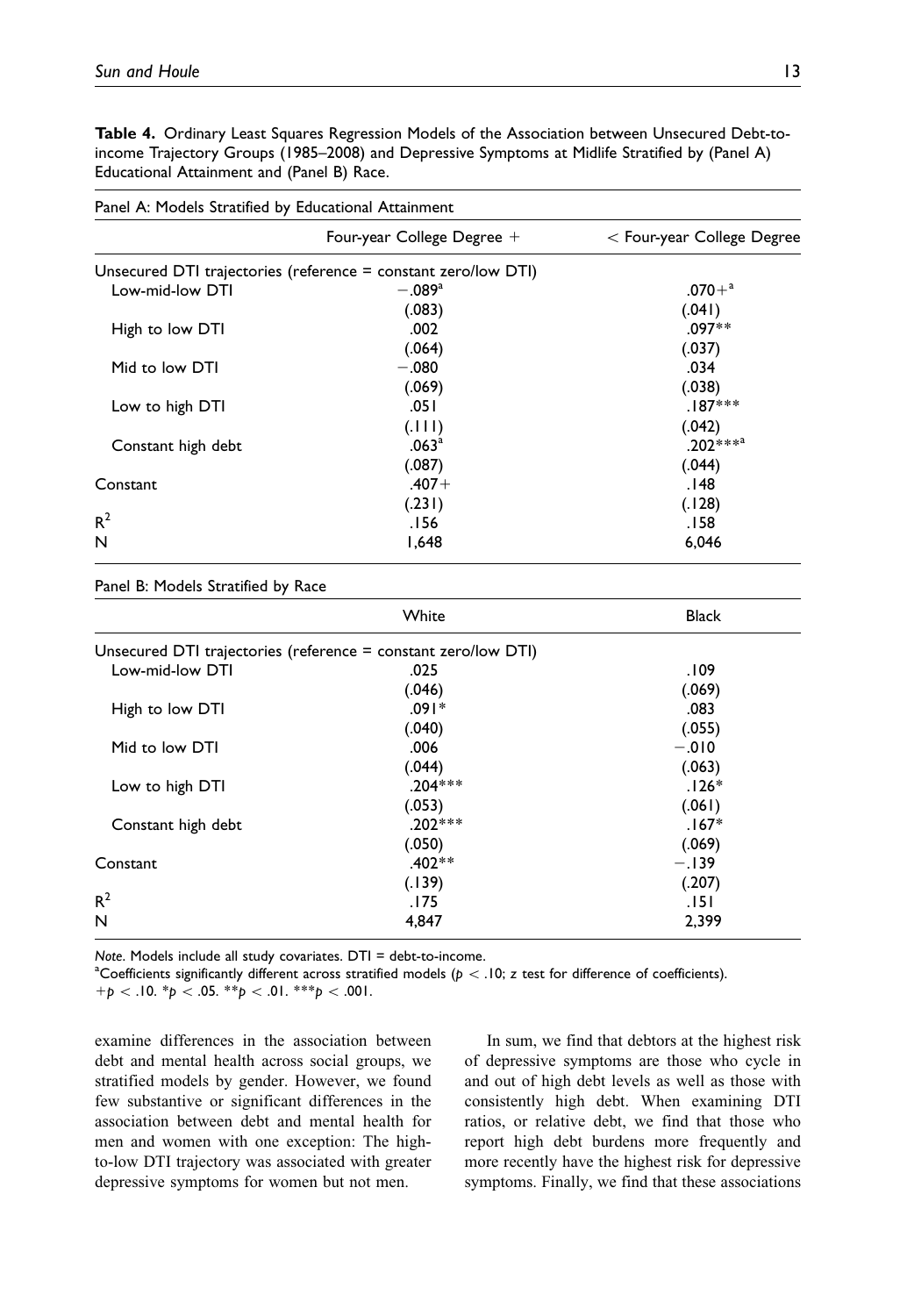tend to be strongest among the least educated respondents, but we find less evidence for variation in the association by race.

## **DISCUSSION**

Rising consumer debt in the United States has raised scholarly concern about the impact of this debt on population well-being and mental health. A growing literature suggests that high debt levels are associated with poor mental health, but to date, findings have been mixed, and most studies have focused on the link between debt at a single point in time and concurrent or subsequent mental health. While these findings are informative, research has not considered that debt accumulation and repayment is a process that unfolds across the life course. In this paper, we build on the growing literature on debt and mental health and ask how trajectories of unsecured debt across the life course are linked to mental health at midlife. We have three key findings. First, we find substantial heterogeneity in absolute and relative debt trajectories across the life course, based on results from group trajectory models, and these patterns challenge the assumption that most households accumulate unsecured debt at younger ages and pay that debt down as they age. Second, we find that debt and DTI trajectories are significantly associated with depressive symptoms at midlife. Specifically, that those with consistently elevated debt levels across the life course report the highest levels of depressive symptoms at midlife, on average. Third, we find that the deleterious association between debt and depressive symptoms is generally stronger for those with lower levels of educational attainment. We find less evidence that the association between debt and depressive symptoms varies by race.

Our main findings dovetail with recent research on debt and mental health that show debt is positively associated with depression (Berger et al. 2016; Drentea and Reynolds 2012, 2015; Zurlo et al. 2014) in part because it creates stress over debt repayment (Drentea and Reynolds 2012; Zurlo et al. 2014). Indeed, our findings show that respondents with debt trajectories that are indicative of difficulty with repayment tend to report the highest depressive symptoms. For example, we find that those with consistently high debt levels report higher level of depressive symptoms than those with low or no debt, net of a range of confounders and a lagged measure of mental health. Additionally, those who are cycling in and out of high debt levels—who are likely struggling with debt repayment—also report high depressive symptoms. Those who began young adulthood with moderate or high absolute debt levels but repaid that debt over time reported similar levels of depressive symptoms to those with low or no debt.

We also find that our measure of relative debt (DTI ratios) is more strongly related to depression than absolute debt levels (see e.g., the constant high coefficient in Model 1 Table 1 compared to its corresponding coefficient in Table 2), suggesting that relative debt burdens are more indicative of debt-related stress than absolute levels. However, our pattern of results is broadly similar for both relative and absolute debt, which is likely because our focus on trajectories over time better allows us to capture debt and repayment level stress than point-in-time measures. Taken together, our findings complement recent research that suggests that unsecured debt is a stressor that may undermine mental health.

Our study also builds on prior work in other important ways. First, our study provides insight on the importance of the duration of high indebtedness for mental health. Respondents in our study who reported high levels of debt or DTI ratios for long periods of time (constant high) reported the highest level of depressive symptoms, on average. This suggests that length of exposure is a key dimension of the debt–mental health association. Second, our findings suggest that the timing of debt accumulation relative to one's life stage may also be an important determinant of mental health. Those who accumulate debt as they approach middle age (low to high debt trajectory) tend to report higher depressive symptoms than those who accumulate debt earlier in life and then pay if off. From a life course perspective, departing from normative debt accumulation and repayment trajectories may adversely affect wellbeing because it interferes with achievement and hinders age-appropriate status attainment (Pearlin et al. 2005), such as retirement (Mann 2011). As such, future research on this topic should incorporate a life course perspective on debt accumulation and repayment (Elder, Johnson, and Crosnoe 2004; Houle 2014a). While our focus is on unsecured debt, future research might examine how trajectories of secured debt across the life course are associated with mental health and well-being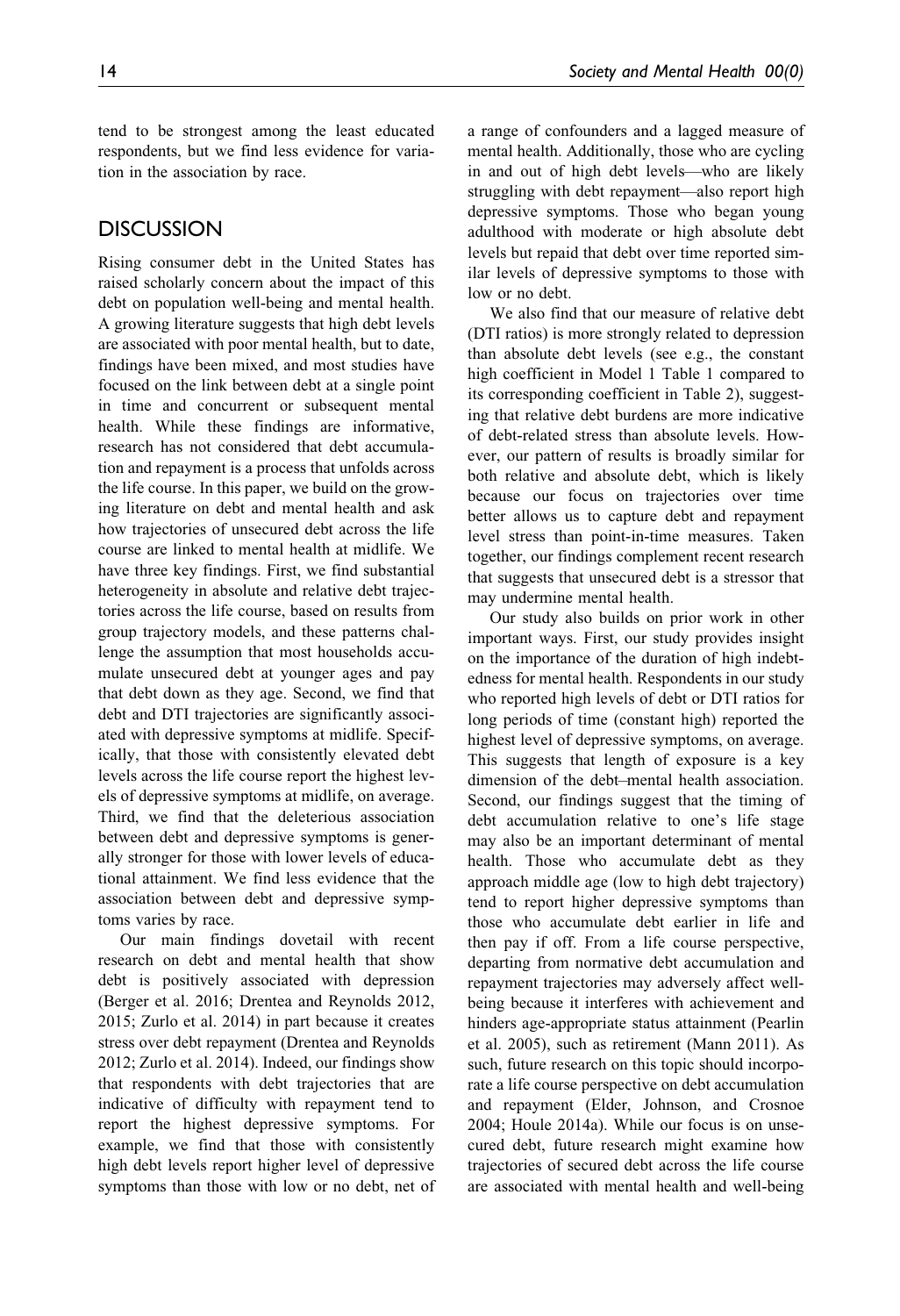in later life, particularly given the recent foreclosure crisis (Burgard and Kalousova 2015; Houle and Light 2014; Keene and Houle 2014).

Relatedly, our study findings suggest that research that examines debt at a single point in time or over a short time horizon is likely to underestimate the association between debt and mental health. This is because those with elevated debt at a single point in time may have little difficulty paying that debt down and thus may not experience stress or strain repaying that debt. Meanwhile, those who carry balances forward or take on additional debt to help make ends meet may experience stress and poor mental health as a result. One exception to these findings is that respondents who report high DTI ratios early in life but then pay that debt down also report high depressive symptoms. We speculate that this may be because having high DTI ratios (as opposed to high debt levels) in early life may have a scarring effect on future mental health. Theoretically, this could operate through two related mechanisms: First, high DTI ratios can decrease credit scores, and even a few years of low credit scores in early adulthood could reverberate over time and limit access to credit, housing, and labor markets (Fellowes 2006). Relatedly, those with high DTI ratios have a high risk of bankruptcy, and those who pay down that debt may be discharging the debt in bankruptcy. Prior research shows that bankruptcy is a stigmatizing and costly stressful life event that has long-term social and economic consequences (Maroto 2012) as well as consequences for mental health. For example, Addo (2017) uses the NLSY79 and finds that filing bankruptcy is associated with poor health and mental health at midlife. Furthermore, Addo shows that the health consequences of bankruptcy disproportionately affect women and socially disadvantaged populations, which aligns with our finding that the high-to-low DTI coefficient was stronger for women (see aforementioned supplementary analyses) and the least educated.

Our study also contributes to a growing literature on the intersection of debt and social inequality and suggests that indebtedness has greater mental health consequences for less educated populations. In addition to having higher debt burdens, lower SES individuals are more likely to take on debt with higher interest rates that is difficult to repay and take on debt to help make ends meet and have more difficulty repaying debt than their more advantaged counterparts (Garcia 2007; Tach and Greene 2014). This suggests that debt is more burdensome and stressful for socioeconomically disadvantaged populations and may contribute to social disparities in mental health. Although we do not find evidence that the link between debt and mental health varies by race, other evidence suggests that the consequences of debt for other well-being outcomes are racialized among more recently born cohorts (Houle and Warner 2017; Seamster and Charron-Chénier 2017; Walsemann et al. 2016). We speculate that we may not detect the expected racial differences because blacks in the NLSY79 cohort lack access to credit relative to later born cohorts (Dwyer 2018) and perhaps because our measure of depressive symptoms does not adequately capture mental health problems experienced by black Americans (Brown 2003). To the extent that rising unsecured debt may reinforce and reproduce social disparities in mental health, future research should continue to interrogate the causes and consequences of social disparities in debt and heterogeneity in the consequences of debt by socioeconomic status and race.

This is the first study to our knowledge to examine the link between debt trajectories across the life course and subsequent mental health, but it is not without limitations. First, our study focuses only on the experience of a single cohort (NLSY-79) that came of age and entered adulthood during an era of unprecedented financial regulation and rising access to credit. It is not clear whether these results or ensuing debt trajectories are generalizable to other cohorts. Future research should consider cohort differences in debt trajectories over time and implications for mental health. Second, while we improve on cross-sectional studies of debt and mental health and adjust for potential confounders and lagged depressive symptoms, our study is ultimately descriptive and does not identify causal effects of debt on mental health (Richardson et al. 2013). Though we control for a range of early life characteristics and stressful life events that may influence debt and mental health, there may be other omitted variables that confound our associations of interest. Third, our measure of mental health is limited to the items in the CES-D, which may not tap other relevant aspects of mental health, including externalizing problems (drug use and heavy drinking), anger, or anxiety. Future research should leverage longitudinal data and alternative measures of mental health to better identify these effects. Finally, we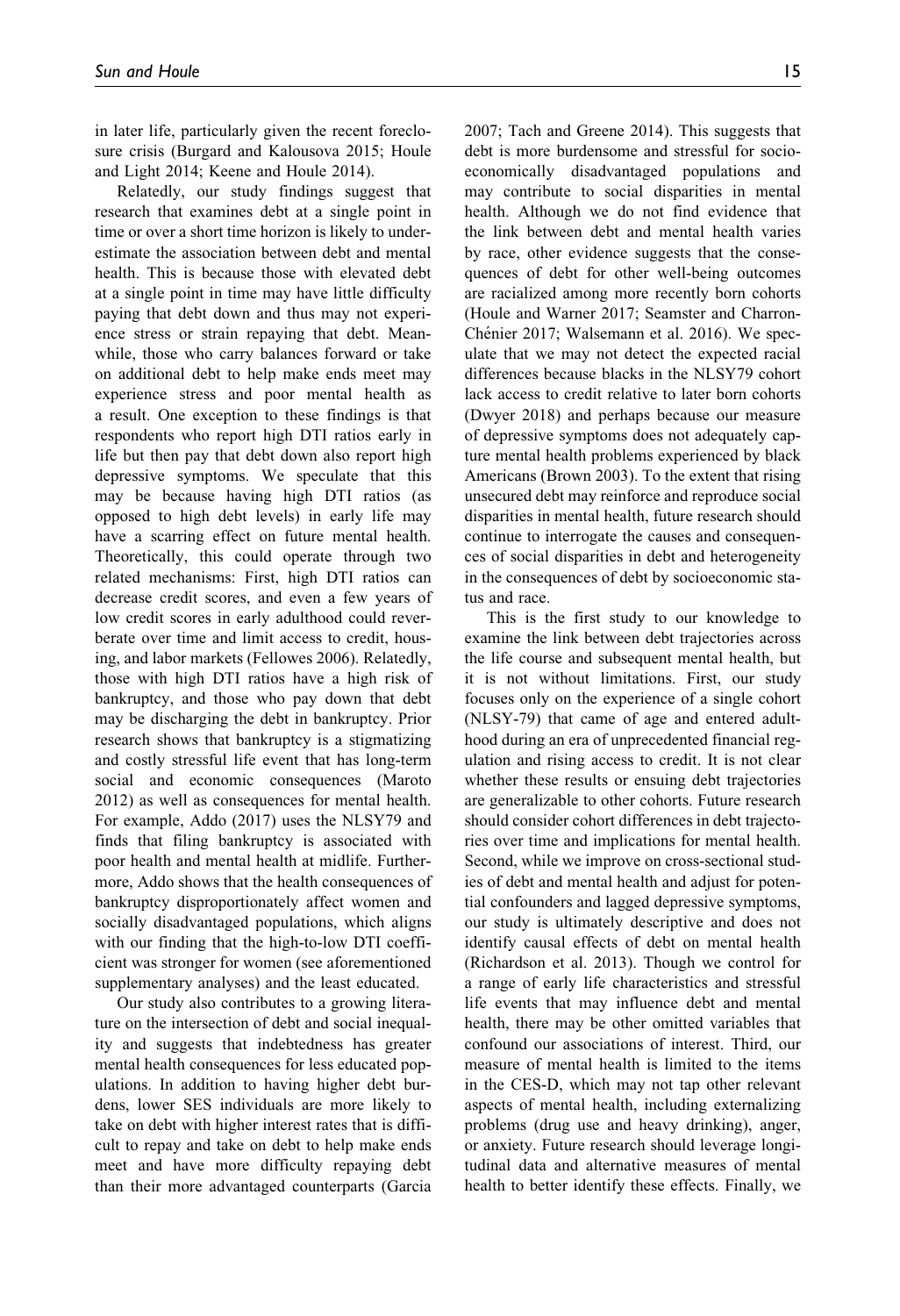recognize that group trajectory models have limitations and may not accurately depict the true number of underlying trajectory groupings (Warren et al. 2015). However, these models produced theoretically meaningful trajectories, and the findings presented here are substantively similar to findings from models where we hand-coded "naïve" debt trajectories.

Despite limitations, our study sheds new light on the link between indebtedness and mental health and suggests that a substantial number of individuals and families are struggling to pay down unsecured debt, which has implications for levels of and disparities in mental health. Mental health is one of many collateral consequences of financial deregulatory policies that made credit more profitable for banks and more difficult to repay for the American consumer. Rising debt has created new stresses and financial strains in US households and has the potential to exacerbate and reproduce long-standing social disparities in mental health.

|                                                     | Mean/Proportion | <b>Standard Deviation</b> |
|-----------------------------------------------------|-----------------|---------------------------|
| Logged CES-D scale (age 50)                         | 1.180           | .921                      |
| Average unsecured debt (1985-2008), 2013 \$         | 4,212.00        | 6,653.00                  |
| Debt trajectory groups                              |                 |                           |
| Constant no/low debt (referent)                     | .168            |                           |
| Low to stable mid debt                              | .177            |                           |
| Cycling debt (high-low-high)                        | .137            |                           |
| High to low debt                                    | .194            |                           |
| Mid to low debt                                     | .117            |                           |
| Constant high debt                                  | .209            |                           |
| Average debt-to-income ratio (1985-2008)            | .148            | .902                      |
| Debt-to-income trajectory groups                    |                 |                           |
| Constant no/low debt (referent)                     | .186            |                           |
| Low-mid-low debt                                    | .139            |                           |
| Low to high debt                                    | .113            |                           |
| High to low debt                                    | .272            |                           |
| Mid to low debt                                     | .173            |                           |
| Constant high debt                                  | .117            |                           |
| Early adulthood characteristics                     |                 |                           |
| Race                                                |                 |                           |
| White (referent)                                    | .630            |                           |
| <b>Black</b>                                        | .312            |                           |
| Other race                                          | .058            |                           |
| Sex (male = $1$ ; female = 0)                       | .486            |                           |
| Age at first debt measurement (1985)                | 23.63           | 2.227                     |
| Marital status (1990)                               |                 |                           |
| Married                                             | .517            |                           |
| Never married (referent)                            | .339            |                           |
| Divorced/separated/widowed                          | .144            |                           |
| Educational attainment (1990)                       |                 |                           |
| Four-year college degree+                           | .214            |                           |
| Some college                                        | .217            |                           |
| High school degree or less (referent)               | .569            |                           |
| Logged CES-D scale (1992)                           | 1.342           | .828                      |
| Early life health limitations (by 1985; $1 = yes$ ) | .172            |                           |
| Number of debilitating health spells (1986-2008)    | 1.29            | 2.54                      |
| Number of unemployment spells (1986-2008)           | .446            | .971                      |

#### Appendix Descriptive Statistics.

Note.  $N = 7,694$ . CES-D = Center for Epidemiologic Studies Depression Scale.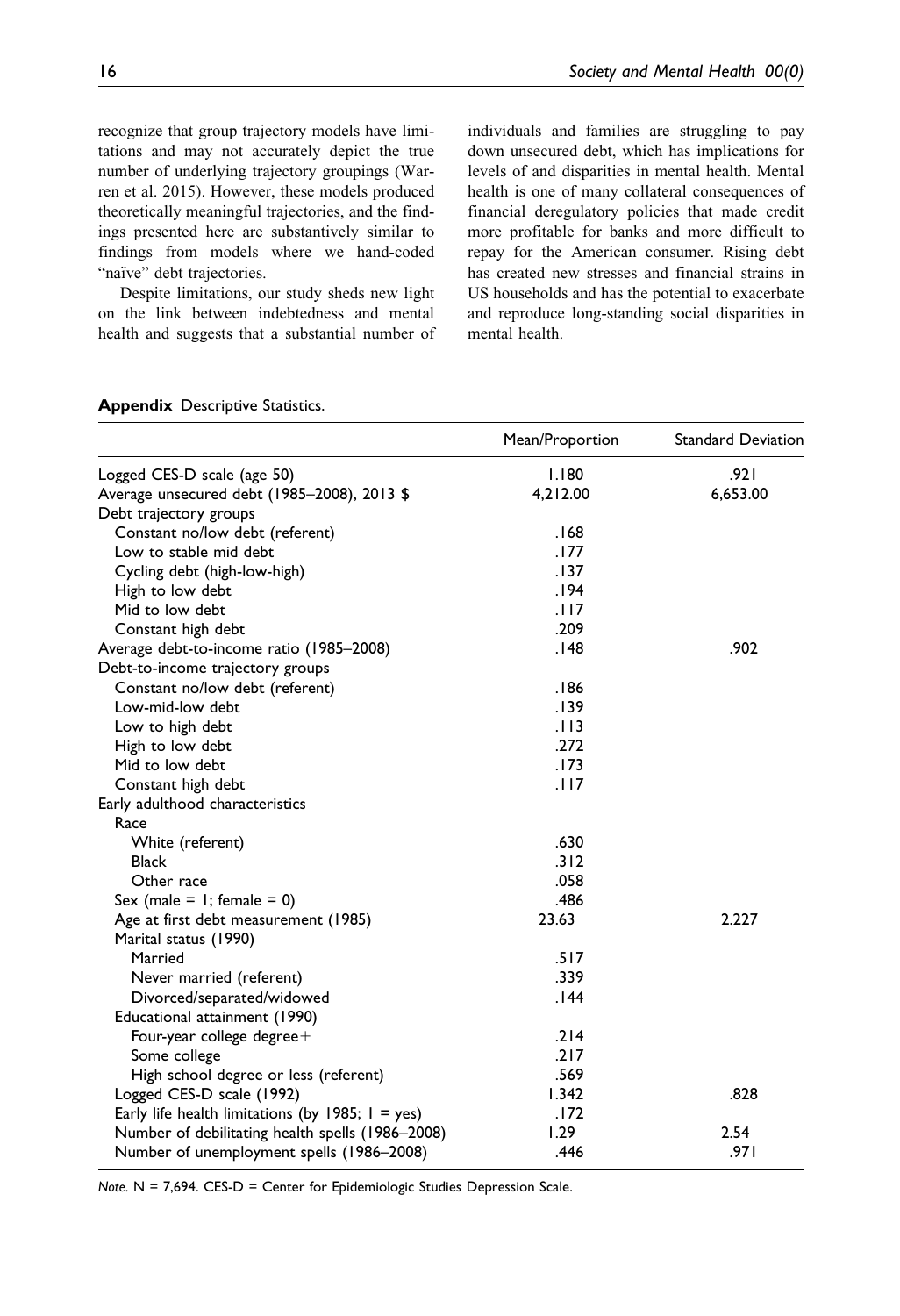#### ACKNOWLEDGMENTS

We thank Fenaba Addo, Lonnie Berger, Janice McCabe, Kim Rogers, and Emily Walton for their valuable feedback on earlier drafts of this manuscript. This research was supported by a core grant to the Center for Demography and Ecology at the University of Wisconsin-Madison (P2C HD047873) and a grant from the Rockefeller Center at Dartmouth College.

#### **NOTES**

- 1. Most of the missing data is from the debt variables. Nine hundred and three cases (11.74 percent of total sample) were missing data on debt trajectories. Only 1 percent (80 cases) were missing on depressive symptoms at age 50. Respondents with missing data were significantly more likely to be black, male, younger, and college educated and report lower unsecured debt at baseline than respondents who remained in the sample. Respondents with missing data reported similar levels of depressive symptoms at baseline and age 50 as respondents who did not have missing data.
- 2. When constructing debt-to-income ratios, there is debate about how to handle respondents who report debt but zero income. For respondents with zero income, we assumed that the debt-to-income ratio was equal to total debt but top-coded these cases at the maximum debt-to-income ratio observed for respondents with positive income. Results using this strategy were substantively similar to results where we (1) omitted those with zero income from the analysis or (2) added a small dollar amount (\$500) to those with zero income.
- 3. Additional analyses (not shown, available on request) revealed that those with constant high debt across the life course had significantly higher levels of depressive symptoms at baseline than respondents who had constant no/low debt or who followed normative debt patterns (mid to low or high to low) according to the life cycle savings hypothesis.
- 4. Additional analyses (not shown, available on request) revealed that those with constant high debt-to-income across the life course had significantly higher levels of depressive symptoms at baseline than respondents who had constant no/low debt-to-income or who followed normative debt patterns (mid to low or high to low debt-to-income) according to the life cycle savings hypothesis.

## **REFERENCES**

Addo, Fenaba R. 2014. "Debt, Cohabitation, and Marriage in Young Adulthood." Demography 51(5): 1677–701.

- Addo, Fenaba R. 2017. "Seeking Relief: Bankruptcy and Health Outcomes of Adult Women." SSM Population Health 3:326–34.
- Allison, Paul D. 2001. Missing Data. Thousand Oaks, CA: Sage Publications.
- Babiarz, Patryk, Richard Widdows, and Tansel Yilmazer. 2013. "Borrowing to Cope with Adverse Health Events: Liquidity Constraints, Insurance Coverage, and Unsecured Debt." Health Economics 22(10):1177–98.
- Barr, Michael S. 2012. No Slack: The Financial Lives of Low-income Americans. Washington, DC: Brookings Institution Press.
- Berger, Lawrence M., J. Michael Collins, and Laura Cuesta. 2016. "Household Debt and Adult Depressive Symtpoms in the United States." Journal of Family and Economic Issues 37(1):42–57.
- Berger, Lawrence M., and Jason N. Houle. 2016. "Parental Debt and Child Well-being." Pediatrics  $137 \cdot 1 - 8$
- Bird, Edward J., Paul A. Hagstrom, and Robert Wild. 1999. "Credit Card Debts of the Poor: High and Rising." Journal of Policy Analyisis and Management 18(1):125–33.
- Bridges, Sarah, and Richard Disney. 2010. "Debt and Depression." Journal of Health Economics 29(3): 388–403.
- Brown, Tony. 2003. "Critical Race Theory Speaks to the Sociology of Mental Health: Mental Health Problems Produced by Racial Stratification." Journal of Health and Social Behavior 44(3):292–301.
- Bureau of Labor Statistics. 2005. National Longitudinal Studies Handbook. Washington, DC: US Department of Labor.
- Burgard, Sarah A., and Lucie Kalousova. 2015. "Effects of the Great Recession: Health and Well-being." Annual Review of Sociology 41:181–201.
- Campbell, John. 2010. "Neoliberalism in Crisis: Regulatory Roots of the U.S. Financial Meltdown." Research in the Sociology of Organizations 30B:65–101.
- Dew, Jeff. 2007. "Two Sides of the Same Coin? The Differing Roles of Assets and Consumer Debt in Marriage." Journal of Family and Economic Issues 28: 89–104.
- Dew, Jeff. 2008. "Debt Change and Marital Satisfaction Change in Recently Married Couples." Family Relations 57:60–71.
- Drentea, Patricia. 2000. "Age, Debt and Anxiety." Journal of Health and Social Behavior 41:437–50.
- Drentea, Patricia, and Paul J. Lavrakas. 2000. "Over the Limit: The Association among Health, Race, and Debt." Social Science & Medicine 50(4):517–29.
- Drentea, Patricia, and John R. Reynolds. 2012. "Neither a Borrower nor a Lender Be: The Relative Importance of Debt and SES for Mental Health among Older Adults." Journal of Aging and Health 24(4): 673–95.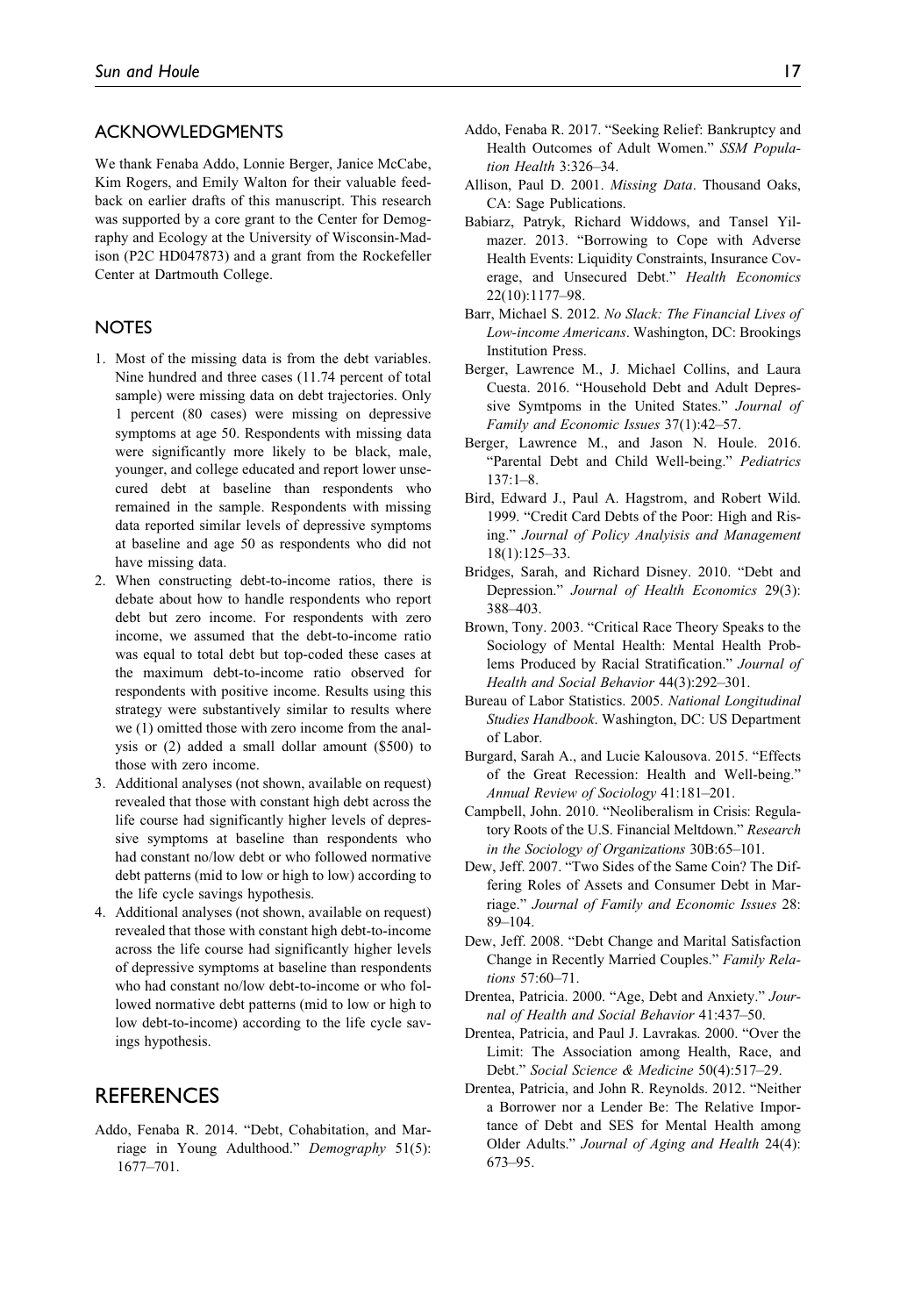- Drentea, Patricia, and John R. Reynolds. 2015. "Where Does Debt Fit in the Stress Process Model?" Society and Mental Health 5(1):16–32.
- Dwyer, Rachel E. 2018. "Credit, Debt, and Inequality." Annual Review of Sociology 44:237–61.
- Dwyer, Rachel E., Laura McCloud, and Randy Hodson. 2011. "Youth Debt, Mastery, and Self-esteem: Class-stratified Effects of Indebtedness on Selfconcept." Social Science Research 40(3):727–41.
- Dwyer, Rachel E., Lisa A. Neilson, Michael Nau, and Randy Hodson. 2016. "Mortgage Worries: Young Adults and the US Housing Crisis." Socio-Economic Review 14(3):483–505.
- Elder, Glen H., Monica Kirkpatrick Johnson, and Robert Crosnoe. 2004. "The Emergence and Development of Life Course Theory." Pp. 3–22 in Handbook of the Life Course, edited by J. Mortimer and M. Shanahan. New York: Springer.
- Fellowes, Matt. 2006. Credit Scores, Reports, and Getting Ahead in America. Washington, DC: Brookings.
- Foust, Dean, and Aaron Pressman. 2008. "Credit Scores: Not-so-magic Numbers." Businessweek, February 6, pp. 38–41.
- Garcia, Jose. 2007. Borrowing to Make Ends Meet: The Rapid Growth of Credit Card Debt in America. New York, NY: Demos.
- Gathergood, John. 2012. "Debt and Depression: Causal Links and Social Norm Effects." The Economic Journal 122:1094–114.
- Godwin, Deborah D. 1996. "Newlywed Couples' Debt Portfolios: Are All Debts Created Equally?" Financial Counseling and Planning 7:57–70.
- Haviland, Amelia M., Bobby L. Jones, and Daniel S. Nagin. 2011. "Group-based Trajectory Modeling Extended to Account for Nonrandom Participant Attrition." Sociological Methods and Research 40(2):367–90.
- Hodson, Randy, Rachel E. Dwyer, and Lisa A. Neilson. 2014. "Credit Card Blues: The Middle Class and the Hidden Costs of Easy Credit." The Sociological Quarterly 55(2):315–40.
- Houle, Jason N. 2014a. "A Generation Indebted: Young Adult Debt across Three Cohorts." Social Problems 61:448–65.
- Houle, Jason N. 2014b. "Mental Health in the Foreclosure Crisis." Social Science & Medicine 118:1–8.
- Houle, Jason N., and Lawrence Berger. 2017. "Children with Disabilities and Trajectories of Parents' Unsecured Debt across the Life Course." Social Science Research 64:184–96.
- Houle, Jason N., and Michael T. Light. 2014. "The Home Foreclosure Crisis and Rising Suicide Rates, 2005–2010." American Journal of Public Health 104(6):1073–79.
- Houle, Jason N., and Cody Warner. 2017. "Into the Red and Back to the Nest? Student Debt, College Completion, and Returning to the Parental Home among Young Adults." Sociology of Education 90:89–108.
- Hyman, Louis. 2011. Debtor Nation: The History of America in Red Ink. Princeton: Princeton University Press.
- Johnson, Kathleen W., and Geng Li. 2010. "The Debtpayment-to-income Ratio as an Indicator of Borrowing Constraints: Evidence from Two Household Surveys." Journal of Money, Credit and Banking 42(7):1373–90.
- Jones, Bobby L., and Daniel S. Nagin. 2013. "A Note on a Stata Plugin for Estimating Group-based Trajectory Models." Sociological Methods and Research 42(4): 608–13.
- Kalousova, Lucie, and Sarah A. Burgard. 2013. "Debt and Foregone Medical Care." Journal of Health and Social Behavior 54(2):204–20.
- Keene, Danya, and Jason N. Houle. 2014. "Getting Sick and Falling behind: Health and the Risk of Mortgage Default and Home Foreclosure." Journal of Epidemiology & Community Health 69(4):382–87.
- Lee, Katherine J., and John B. Carin. 2010. "Multiple Imputation for Missing Data: Fully Conditional Specification Versus Multivariate Normal Imputation." American Journal of Epidemiology 171(5):624–32.
- Leicht, Kevin T., and Scott T. Fitzgerald. 2007. Postindustrial Peasants: The Illusion of Middle-class Prosperity. New York: Worth Publishers.
- Link, Bruce, and Jo C. Phelan. 1995. "Social Conditions as Fundamental Causes of Disease." Journal of Health and Social Behavior 35:80–94.
- Lupton, Joseph, and Frank Stafford. 2000. Five Years Older: Much Richer or Deeper in Debt? Panel Study of Income Dynamics. Boston, MA: Institute for Social Research, University of Michigan.
- Mann, Allison. 2011. "The Effect of Late-life Debt Use on Retirement Decisions." Social Science Research 40(6):1623–37.
- Maroto, Michelle. 2012. "The Scarring Effects of Bankruptcy: Cumulative Disadvantage across Credit and Labor Markets." Social Forces 91(1):99–130.
- McKernan, Signe-Mary, and Caroline Ratcliffe. 2008. Enabling Families to Weather Emergencies and Develop: The Role of Assets. Washington, DC: Urban Institute.
- McLeod, Jane. 2014. "Social Stratification and Inequality." Pp. 229–53 in Handbook of the Sociology of Mental Health, edited by C. S. Aneshensel, J. C. Phelan, and A. Bierman. New York: Springer.
- Miech, Richard, and Michael Shanahan. 2000. "Socioeconomic Status and Depression over the Life Course." Journal of Health and Social Behavior 41(2):162–76.
- Modigliani, Franco. 1966. "The Life Cycle Hypothesis of Saving, the Demand for Wealth and the Supply of Capital." Social Research 33(2):160–217.
- Nagin, Daniel S. 2005. Group-based Modeling of Development. Cambridge, MA: Harvard University Press.
- Nau, Michael, Rachel E. Dwyer, and Randy Hodson. 2015. "Can't Afford a Baby? Debt and Young